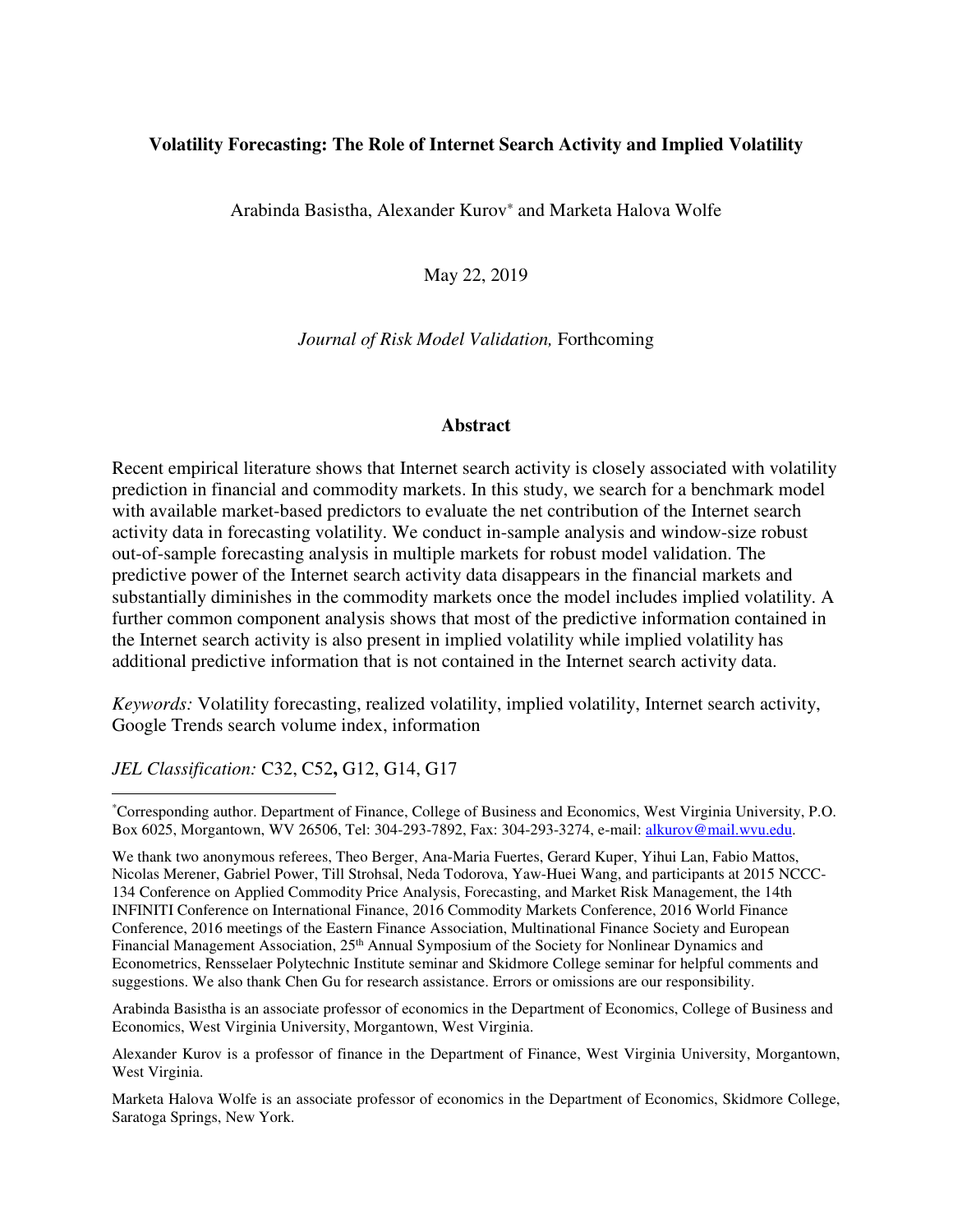# **Key Messages**

- We evaluate usefulness of the Internet search activity data for forecasting volatility.
- The predictive power of the Internet search activity disappears in financial markets and diminishes in commodity markets once the model includes implied volatility.
- These results hold in both in-sample and out-of-sample analyses.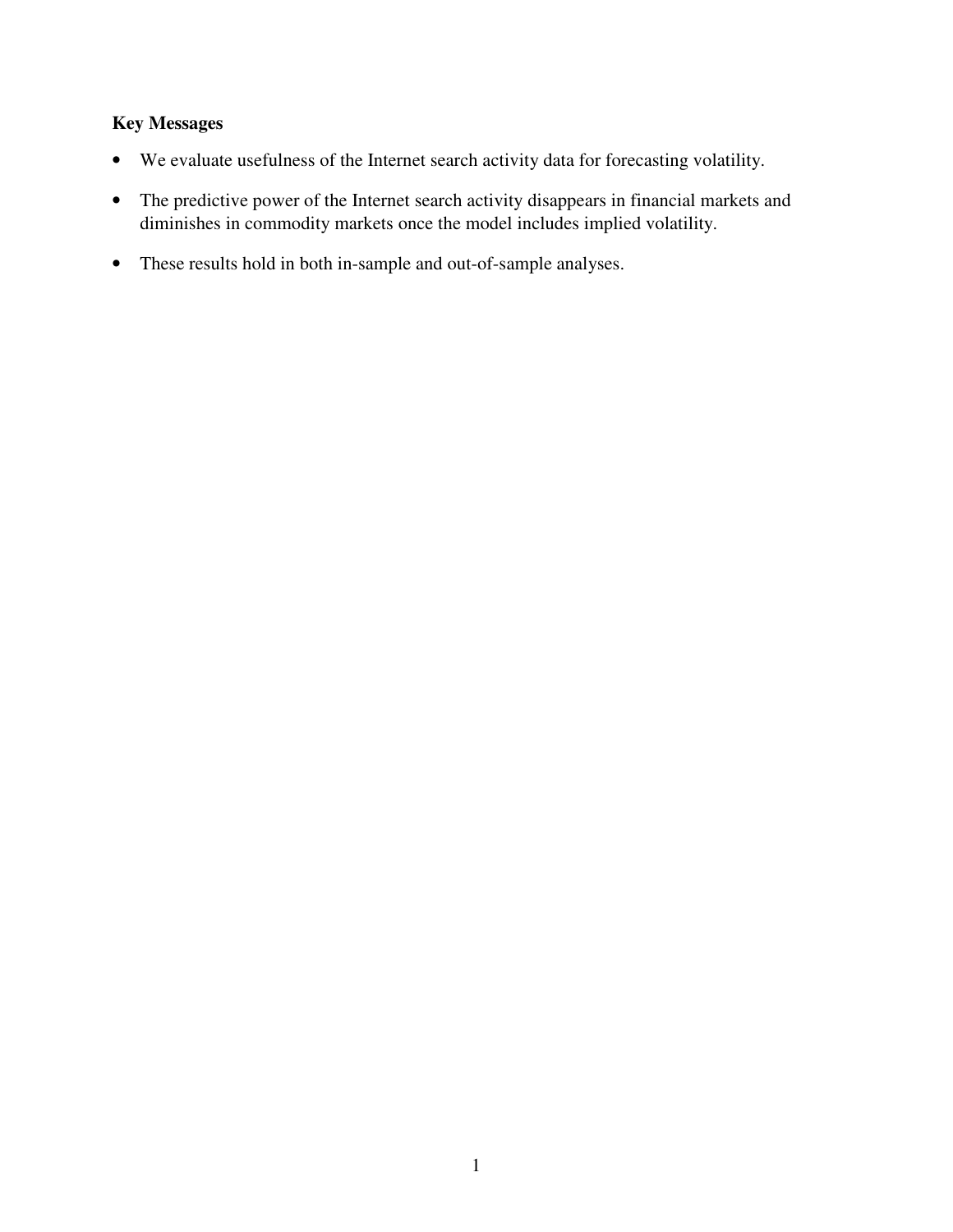### **1. Introduction**

Volatility is a key measure of financial market risk and is of keen interest to both academics and practitioners. Volatility forecasts are critical inputs in risk models and risk management, security valuation, and portfolio allocation for investors and financial institutions. While the literature on volatility forecasting is large, the search for new predictors of volatility continues. Although better structural models of volatility are of great academic interest, the crucial challenge for a practitioner is finding predictors that can be used to improve the volatility forecasts. Internet search activity is a new, theoretically interesting and promising predictor of volatility that can be viewed as a proxy for investor attention. Andrei and Hasler (2015) provide a theoretical model where the stock return variance increases with investor attention and uncertainty. This theoretical background provides motivation for analyzing the relation between the Internet search activity and volatility.

Recent empirical research shows that Internet search activity is associated with volatility in the financial and commodity markets. The literature documenting this link includes Da, Engelberg and Gao (2011), Vlastakis and Markellos (2012) for individual stocks, Chronopoulos, Papadimitriou and Vlastakis (2018), Dimpfl and Jank (2016) and Dzielinski (2012) for stock indices, Da, Engelberg and Gao (2015) for stock indices, exchange traded funds and Treasury bonds, Goddard, Kita and Wang (2015) and Smith (2012) for exchange rates, and Vozlyublennaia (2014) for stock and bond indices, gold and crude oil. Although the above studies examine this topic, the role that the Internet search activity plays in improving the accuracy of volatility predictions has not been consistently analyzed across different markets, forecast windows, and alternative predictors. These are important empirical model validation considerations that determine the overall usability of a predictor for a practitioner.

2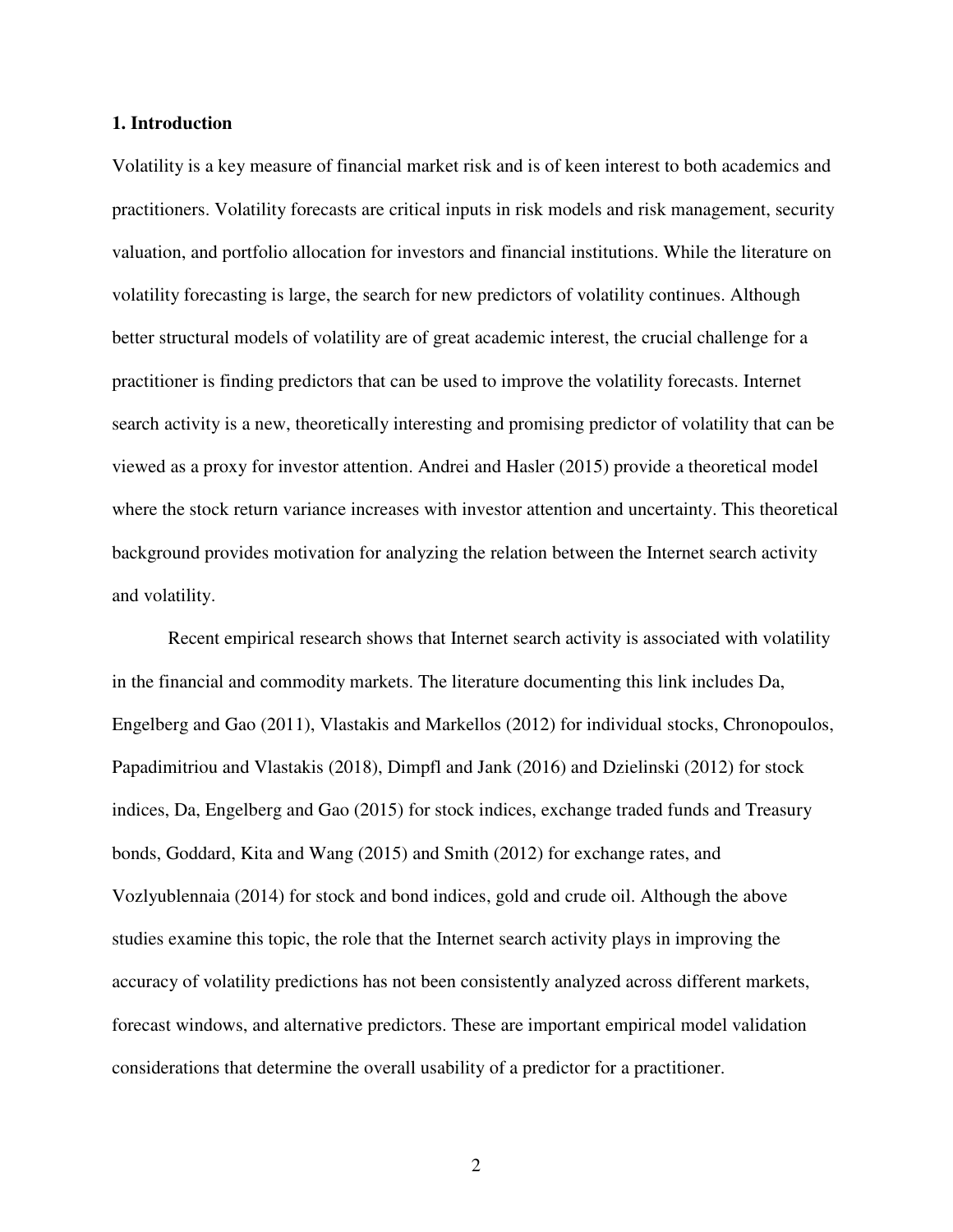The previous literature has established that Internet search activity can have predictive information about volatility. It is important to ask, however, whether this predictor is useful in practice. If the predictive ability of the Internet search activity is subsumed by other available predictors, then the search activity data cannot be used to improve volatility forecasts. The aim of our paper is to evaluate the marginal predictive informational content of the Internet search activity in forecasting volatility in models with several market-based predictors for six financial and commodity markets. Since we do not know the most useful predictors in a given market, in a key intermediate step we search for the best forecast with the market-based predictors in each market. We use returns, trading volume, and option implied volatility as market-based predictors.<sup>1</sup> We conduct in-sample analysis and recursive, window-size robust out-of-sample forecasting analysis to quantify the predictive content of each predictor.

We find that adding the implied volatility delivers large gains in forecasting weekly realized volatility in all six markets. In contrast, the Internet search activity plays either no or rather limited role in forecasting realized volatility once the model includes implied volatility measures. We further show that most of the predictive information contained in the Internet search activity is also present in implied volatility while implied volatility has additional predictive information that is not contained in the Internet search activity. These results hold both in in-sample and out-of-sample analyses, providing mutual validation and strengthening our empirical evidence on a predictor's net contribution.

These results advance our understanding of the information captured by Internet search activity because its relation to implied volatility and other market-based predictors has not been

 $\overline{a}$ 

<sup>&</sup>lt;sup>1</sup> Lamoureux and Lastrapes (1990) and Darrat, Zhong and Cheng (2007) argue in favor of using trading volume as a predictor of volatility. Christensen and Prabhala (1998), Szakmary, Ors, Kim and Davidson (2003) and Busch, Christensen, and Nielsen (2011) stress the predictive information present in implied volatility although recent studies by Han and Park (2013) and Kambouroudis, McMillan, and Tsakou (2016) point out limitations in using implied volatility.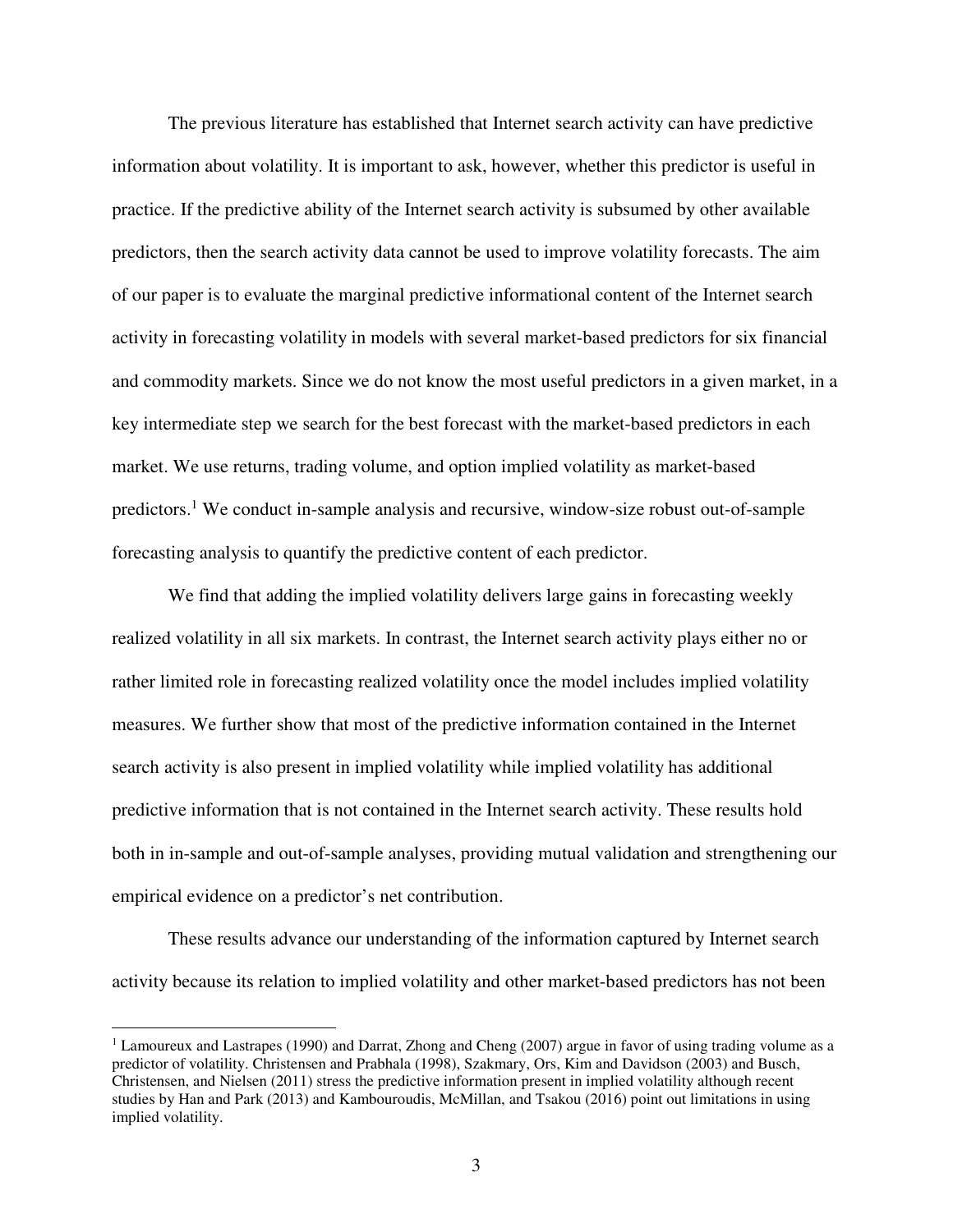comprehensively analyzed. Most studies on forecasting volatility with Internet search activity do not simultaneously consider the role of implied volatility in multiple markets.<sup>2</sup> Our paper, therefore, connects two strands of volatility forecasting literature: the theoretical and empirical literature on the role of implied volatility in forecasting volatility (for example, Christensen and Prabhala, (1998), Szakmary, Ors, Kim and Davidson (2003) and Busch, Christensen, and Nielsen (2011)), and the empirical literature on the role of Internet search activity in forecasting volatility mentioned above. While previous empirical studies on the role of Internet search activity surmise that the Internet search activity captures investor attention or information demand, we show that the Internet search activity is a relatively noisy predictor of realized volatility.<sup>3</sup> In contrast, implied volatility represents risk-neutral expectation of volatility reflected in option prices. This expectation of future volatility includes influences from the given market as well as broader forces such as economic and geopolitical developments and subsumes the information in the noisier Internet search activity.

## **2. Data**

 $\overline{a}$ 

We describe the financial and commodity markets data in Section 2.1, the Internet search activity data in Section 2.2 and correlations between the two data sets in Section 2.3.

## *2.1. Financial and Commodity Market Data*

We use data from the largest financial markets (stock and foreign exchange markets) and commodity markets. For each market type, we include two markets. For stock indices, we include the S&P 500 Index and the DJIA Index because they are among the world's most

 $2$  Dzielinski (2012) finds that Internet search activity remains a significant in-sample predictor of realized volatility even after controlling for implied volatility in the S&P 500.

<sup>&</sup>lt;sup>3</sup> Cole (1969) elaborates how measurement errors in predictors affect forecast accuracy.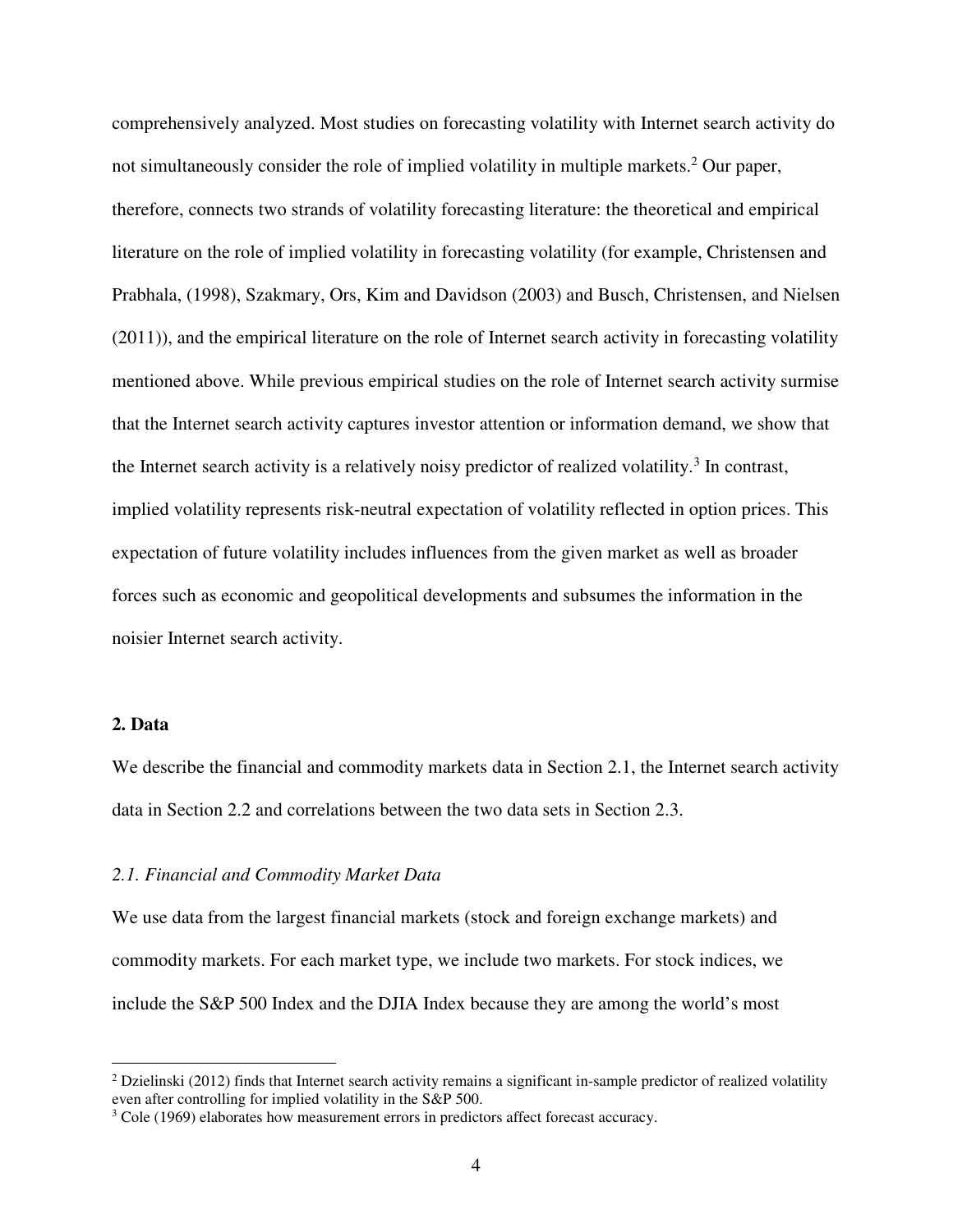important stock indices and they were used in previous papers on the relation between Internet search activity and volatility (Dzielinski (2012), Vozlyublennaia (2014), and Dimpfl and Jank (2016)). For foreign exchange, we include the Euro and Canadian dollar with exchange rates denominated in U.S. dollars per unit of the foreign currency. The Euro is the second largest currency following the U.S. dollar. The Canadian dollar is the largest commodity currency. For commodities, we include gold from metal commodities and crude oil from energy commodities, the largest commodity markets in these sub-categories.

To measure implied volatility, we use the CBOE VIX and VXD that measure implied volatility with a horizon of 30 days for the S&P 500 Index and DJIA Index options, respectively. We use spot data for the S&P 500 and DJIA indices to obtain prices and trading volume stated as the number of shares of stocks in the indices. For commodities, we have implied volatility of options on the gold and crude oil nearby futures contracts and use gold and crude oil futures data to obtain prices and trading volume stated as the number of futures contracts. For foreign exchange, we use implied volatility of spot options with one week to maturity.<sup>4</sup> Since we do not have spot foreign exchange trading volume data, we use the Euro and Canadian dollar futures prices and trading volume stated as the number of futures contracts. Trading volumes in all markets are total weekly trading volumes.<sup>5</sup>

To measure volatility, we build on seminal work by Andersen, Bollerslev, Diebold and Labys (2001) who propose measuring volatility as the realized standard deviation:

$$
RV_t = \sqrt{\sum_{i=1}^n r_{t,i}^2},
$$
 (1)

 $\overline{a}$ 

<sup>&</sup>lt;sup>4</sup> The results using implied volatility of foreign exchange options with one month to maturity are similar.

<sup>&</sup>lt;sup>5</sup> The futures and spot market data is obtained from Genesis Financial Technologies. The implied volatility data is obtained from Bloomberg except for the VIX and VXD indices that are publicly available on the Internet. Because futures contracts become increasingly illiquid close to their expiration, we use the next-to-maturity contracts when their daily trading volumes exceed the nearby contract volumes; the total weekly trading volume is then computed using this series. Futures returns are appropriately adjusted for contract rollovers.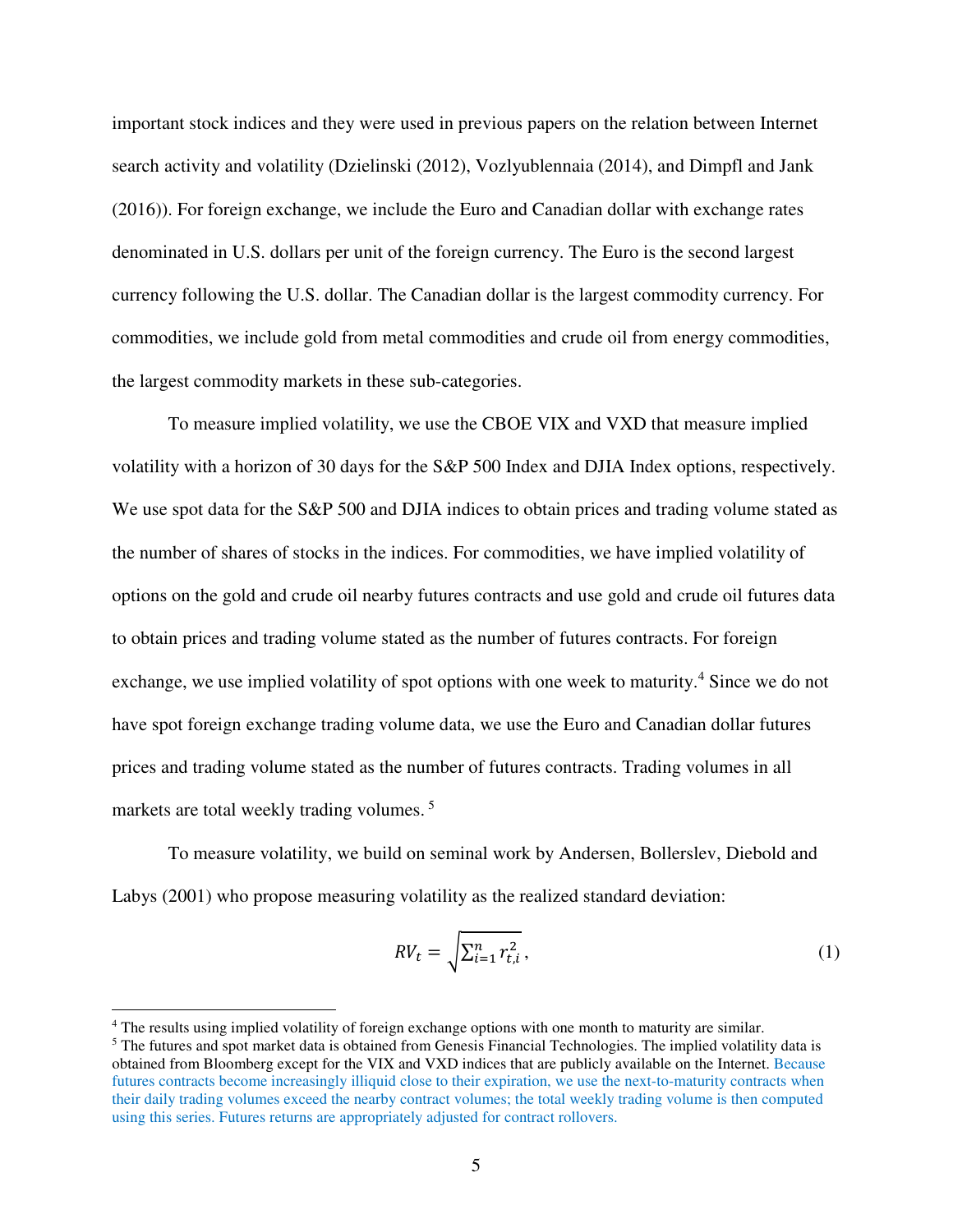where  $RV_t$  is the realized standard deviation and  $r_{t,i}^2$  is the squared continuously compounded return in intraday interval *i* during week *t*. We follow existing literature (for example, Bollerslev, Tauchen and Zhou, 2009) and use 5-minute intraday intervals and include returns over nontrading periods.<sup>6</sup> Summary statistics for all variables are available in the Internet Appendix.

## *2.2. Internet Search Activity*

-

We obtain Internet search activity data from the Google search engine using the Google Trends website (http://www.google.com/trends). Google has been the most popular Internet search engine throughout our sample period with 64% of the U.S. market share in February 2016 (Lella, 2016), and its search volume data has been used by the previous studies. This data shows how frequently search terms were used in the Google search engine. Google Trends computes a search volume index scaled by the maximum value over the selected time period. The index ranges from zero to 100 with the value of 100 representing the peak of search activity.

Google Trends organizes the search activity data by topic categories and regions. We use the U.S. region<sup>7</sup> and Finance category. Within the Finance category, we use the most appropriate subcategory for each market: the Investing subcategory for the S&P 500 and DJIA, the Currencies & Foreign Exchange subcategory for the Euro and Canadian dollar, and the Commodities & Futures Trading subcategory for gold and crude oil. For search terms, we follow previous studies; for example, Dimpfl and Jank (2016) use search terms such as 'dow' and show that the results for the DJIA are robust to the choice of search terms such as *dow*, *dow jones*, and

<sup>6</sup> Fleming, Kirby and Ostdiek (2003) provide evidence that including overnight returns when computing the realized variance improves volatility estimates for stock, bond, and commodity futures. Overnight returns include returns over weekends and other non-trading days. In their analysis of stock return variances, French and Roll (1986) show that the variance of returns from Friday close to Monday close is only 10.7% higher on average than the variance of one-day returns.

<sup>&</sup>lt;sup>7</sup> We conduct a robustness check with "Worldwide" region. The results (available upon request) are similar to the ones with the U.S. region.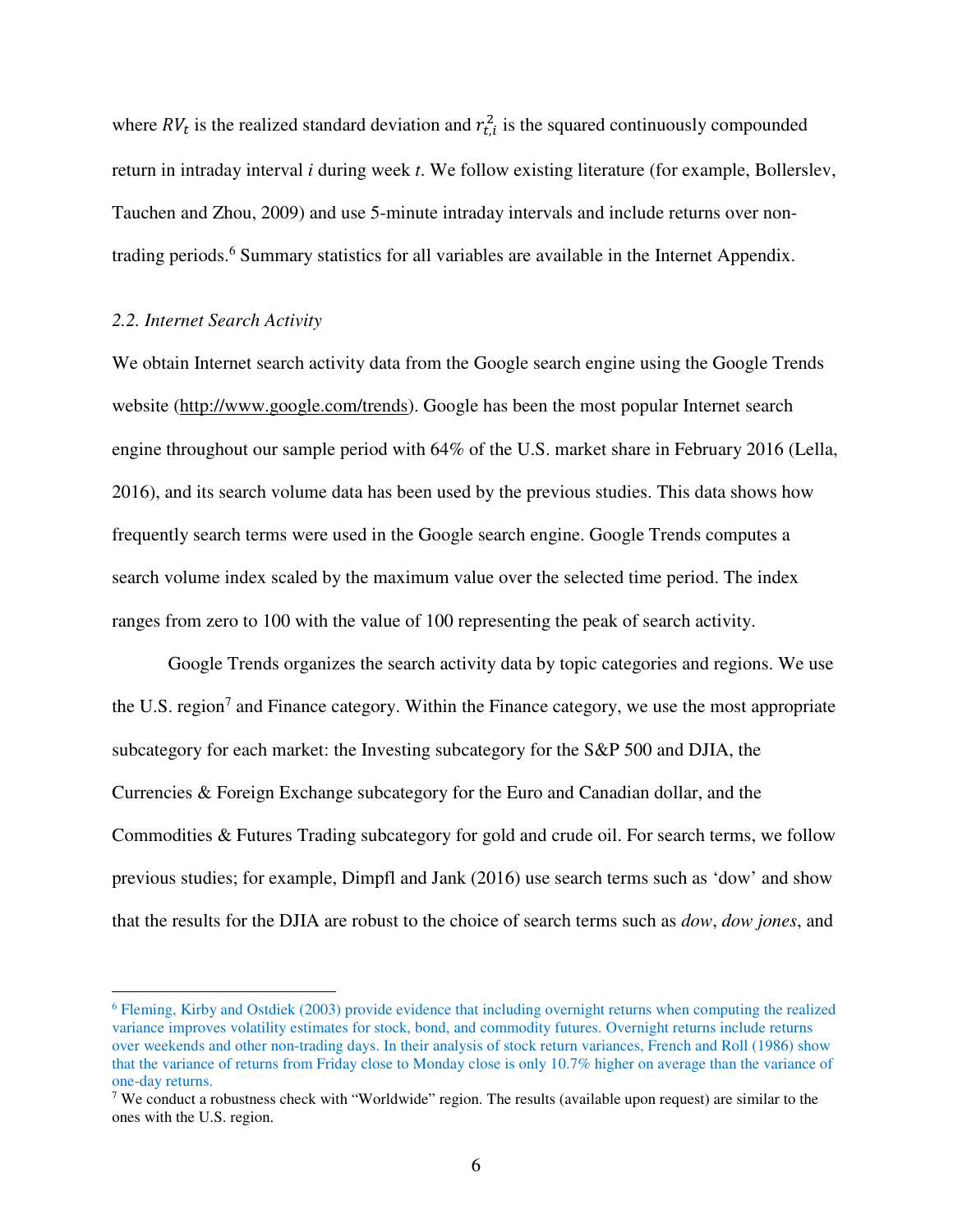*djia*. We download search volume indices for 's&p,' 'dow,' 'euro,' 'canadian,' 'gold,' and 'oil.' Searching for these terms within the Finance subcategories ensures that our search data is not polluted by searches containing our search terms but unrelated to the financial and commodity markets; for example, the Canadian dollar data is not polluted with searches for 'canadian hockey league' because these searches do not show in the Currencies & Foreign Exchange subcategory of the Finance category.

Google Trends data is available since January 2004. We examine the sample period from January 4, 2004 for S&P 500, DJIA, Euro, and Canadian dollar and October 23, 2005 for gold and crude oil due to availability of the implied volatility data. The end of the sample period is August 28, 2015 for all markets.<sup>8</sup> We use weekly data because large portions of daily Google Trends data are missing.<sup>9</sup>

Figure 1 shows the logs of Google Trends search volume indices, realized volatility, and implied volatility during our sample period. We present only one market from each market type (DJIA for stock indices, Euro for foreign exchange, and crude oil for commodities) to save space and show the other markets (S&P 500, Canadian dollar, and gold) in the Internet Appendix. Periods with increased search activity appear to coincide with periods of high volatility as noted by the previous studies.

[Insert Figure 1 about here]

-

<sup>&</sup>lt;sup>8</sup> As a robustness check, we split our sample period into three sub-periods: before, during and after the financial crisis using September 2007 and March 2009 as the crisis beginning and end, respectively. We then perform our analysis separately in each of these sub-periods. The results indicate that our findings are not driven by the financial crisis. These results are available upon request.

<sup>&</sup>lt;sup>9</sup> Some of the previous studies, for example, Dimpfl and Jank (2016) and Chronopoulos, Papadimitriou and Vlastakis (2018), use daily data as their focus is on a stock index; however, the daily data has missing observations for the broader cross-section of markets that we examine, which renders the daily data analysis infeasible.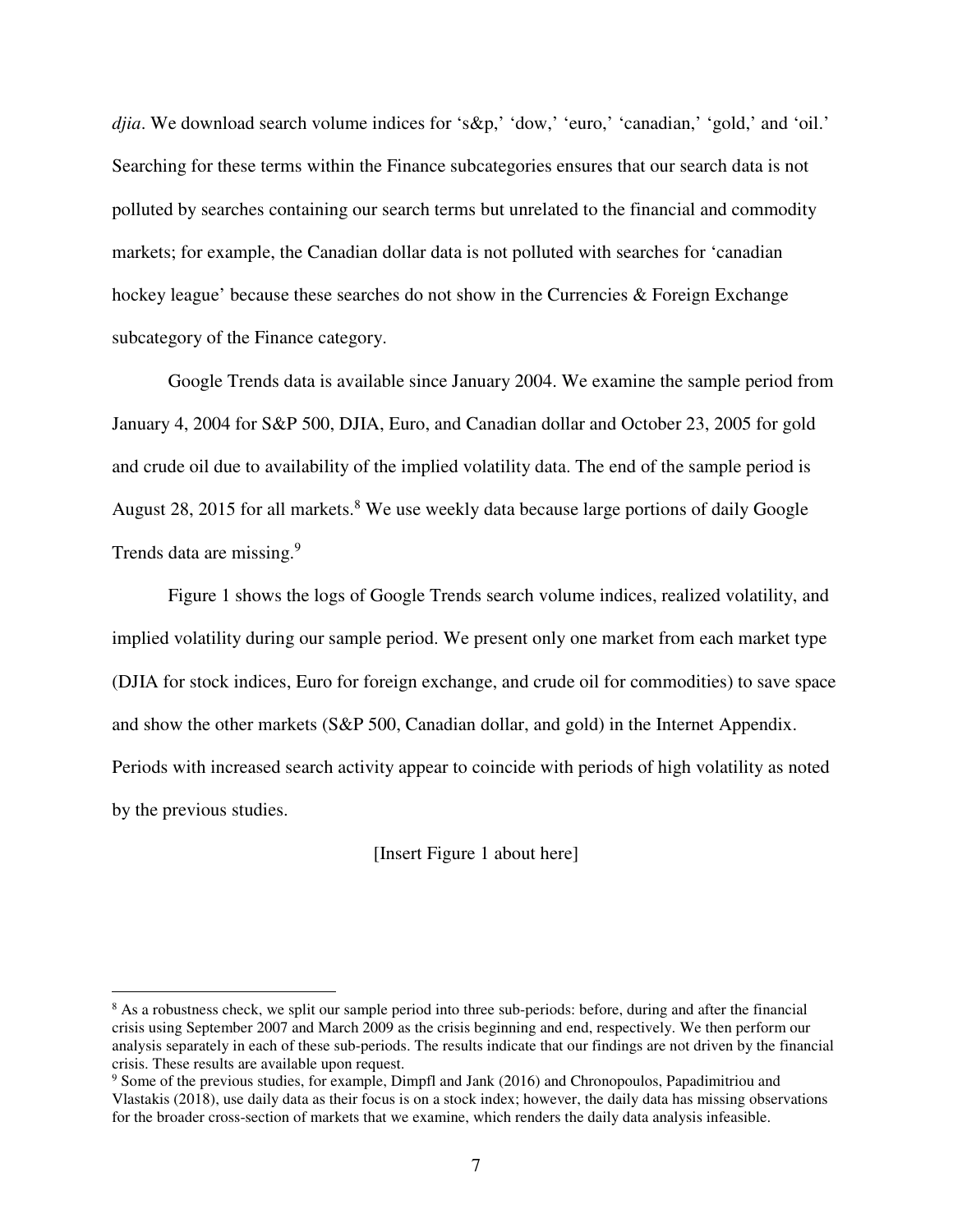## *2.3. Correlations*

We test all variables for stationarity using the Phillips and Perron (1988) test. Panel A of Table 1 shows that the null hypothesis of a unit root is strongly rejected for all variables in all markets. Panel B of Table 1 shows correlations of Google search volume with realized volatility, trading volume, returns, and implied volatility. Google search volume is positively and significantly correlated with realized volatility in all six markets (with correlations ranging from 0.33 in S&P 500 to 0.79 for crude oil) which is consistent with previous literature showing that Google search volume is associated with realized volatility. The correlation between Google search volume and implied volatility is also positive and significant in all six markets with correlation coefficients similar to those showing correlation between Google search volume and realized volatility. These numbers are also mostly higher than the other correlations of Google search volume with trading volume and returns, making the prediction evaluation between Google search volume and implied volatility an interesting empirical exercise.

[Insert Table 1 about here]

#### **3. Methodology and Results**

This section begins with two complementary approaches for examining the role of the Internet search activity in forecasting realized volatility: in-sample analysis in Section 3.1 and recursive, window-size robust out-of-sample forecasting in Section 3.2. We then expand our predictive analysis using an unobserved components model in Section 3.3. Robustness checks are discussed throughout the paper (robustness to using implied volatility of foreign exchange options with one month to maturity rather than one week to maturity in Section 2.1, the choice of Google Trends key words in Section 2.2, Google Trends region in Section 2.2, sample sub-periods to account for the 2007-2009 financial crisis in Section 2.2, GARCH model as the out-of-sample forecasting

8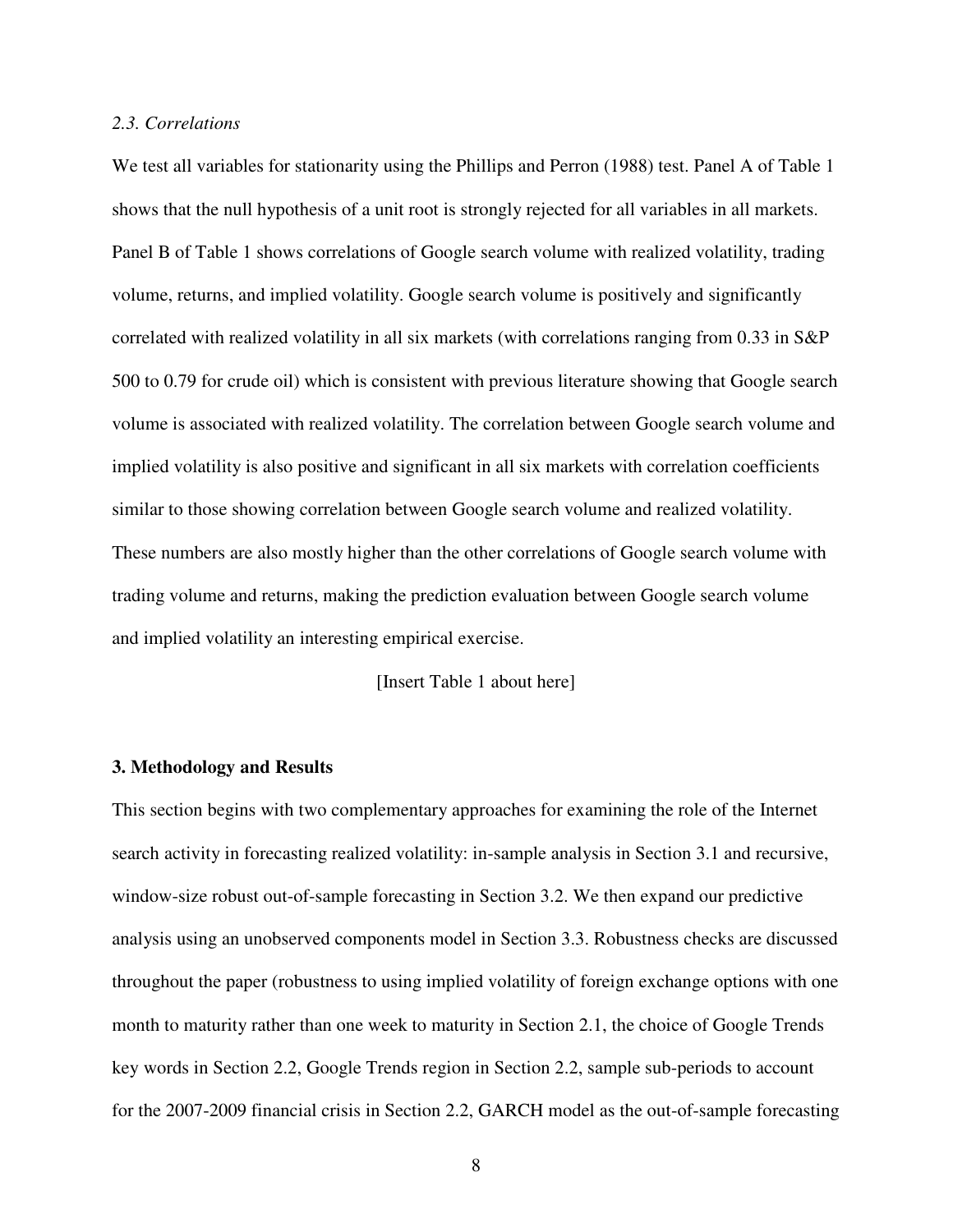benchmark in Section 3.2.1, and out-of-sample forecasting window size in Section 3.2.1) and in the Internet Appendix (choice of lags in Section A.3 and an alternative measure of investor attention/information demand in Section A.5).

## *3.1. In-Sample Analysis Methodology and Results*

The starting point of full-sample multivariate predictive analysis is usually a reduced form vector autoregressive model (VAR). VAR models are particularly useful in conducting Granger causality tests, a key indicator of potential predictability. Andersen, Bollerslev, Diebold and Labys (2003) and Andersen, Bollerslev and Meddahi (2004) also propose forecasting volatility by reduced-form models of realized volatility as they outperform models such as the generalized autoregressive conditional heteroskedasticity (GARCH) model. We employ a VAR model and Granger causality tests on the relation between Internet search activity and volatility and also provide an analysis of mean square prediction error ratios to characterize the incremental predictive content of the variables in the VAR.

Our VAR analysis proceeds in two steps. In the first step, we estimate the VAR with four variables (realized volatility, trading volume, return, and Google search volume) for each market to examine whether Google search volume predicts realized volatility in the full sample:

$$
x_t = \alpha + \sum_{j=1}^2 \beta_j x_{t-j} + \varepsilon_t,
$$
\n(2)

where  $\alpha$  is a vector of constant terms,  $\beta_j$  is the vector of coefficients for lag j, and  $x_t$  is a vector of four variables: realized volatility, trading volume, return, and Google search volume.  $\varepsilon_t$  is a vector of random disturbances. This allows us to see whether the Google search volume helps in predicting realized volatility. We take natural logs of the realized volatility, trading volume, and Google search volume; this transformation reduces skewness and excess kurtosis of these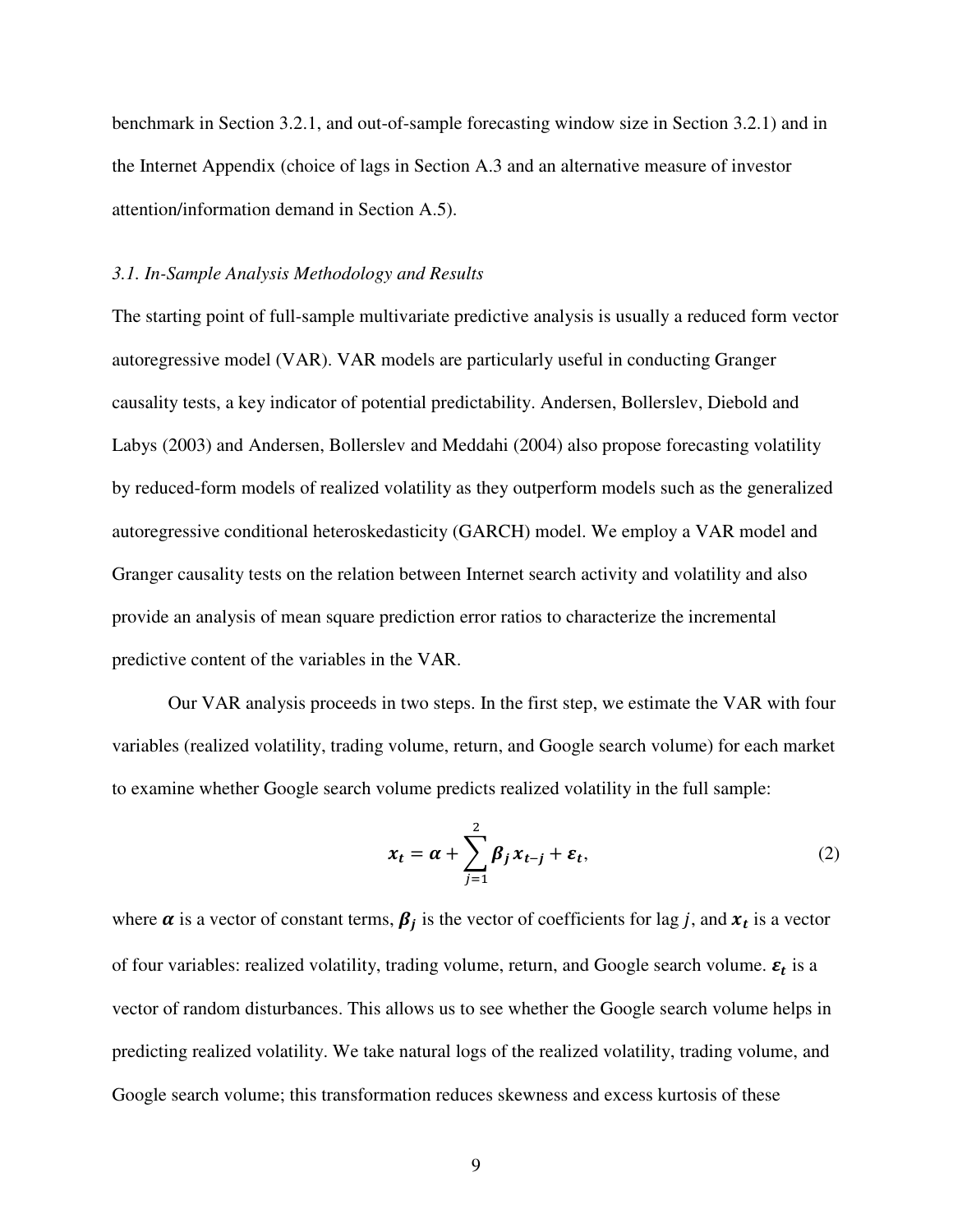variables. We include two lags of variables in the VAR based on the Schwarz information criterion and show in the Internet Appendix that our results are not affected by the choice of lags.

We begin by estimating the four-variable (realized volatility, trading volume, return, and Google search volume) VAR in equation (2) and use the results to perform Granger causality tests.<sup>10</sup> Table 2 Panel A shows the results. In five of the six markets, we reject the null hypothesis that Google search volume does not Granger cause realized volatility after controlling for lags of realized volatility, trading volume, and return. The Google search volume is also a useful predictor of trading volume in four of the six markets and returns in two of the six markets.

## [Insert Table 2 about here]

 Figure 2 shows impulse responses after one standard-deviation reduced form shocks. We present only key variables for one market from each asset class to save space; additional impulse response functions are available in the Internet Appendix. The first row shows the effect of a Google search volume shock on realized volatility. Increases in the Google search volume predict higher realized volatility. This is consistent with previous empirical studies that show the Google search volume predicts volatility.

#### [Insert Figure 2 about here]

In the second step, we add implied volatility as another endogenous variable to the VAR in equation (2) to examine whether implied volatility affects usefulness of the Google search volume for predicting realized volatility. The model then becomes:

$$
y_t = \gamma + \sum_{j=1}^2 \delta_j y_{t-j} + \epsilon_t,
$$
\n(3)

-

 $10$  The VAR coefficient estimates are not tabulated for brevity but are available upon request.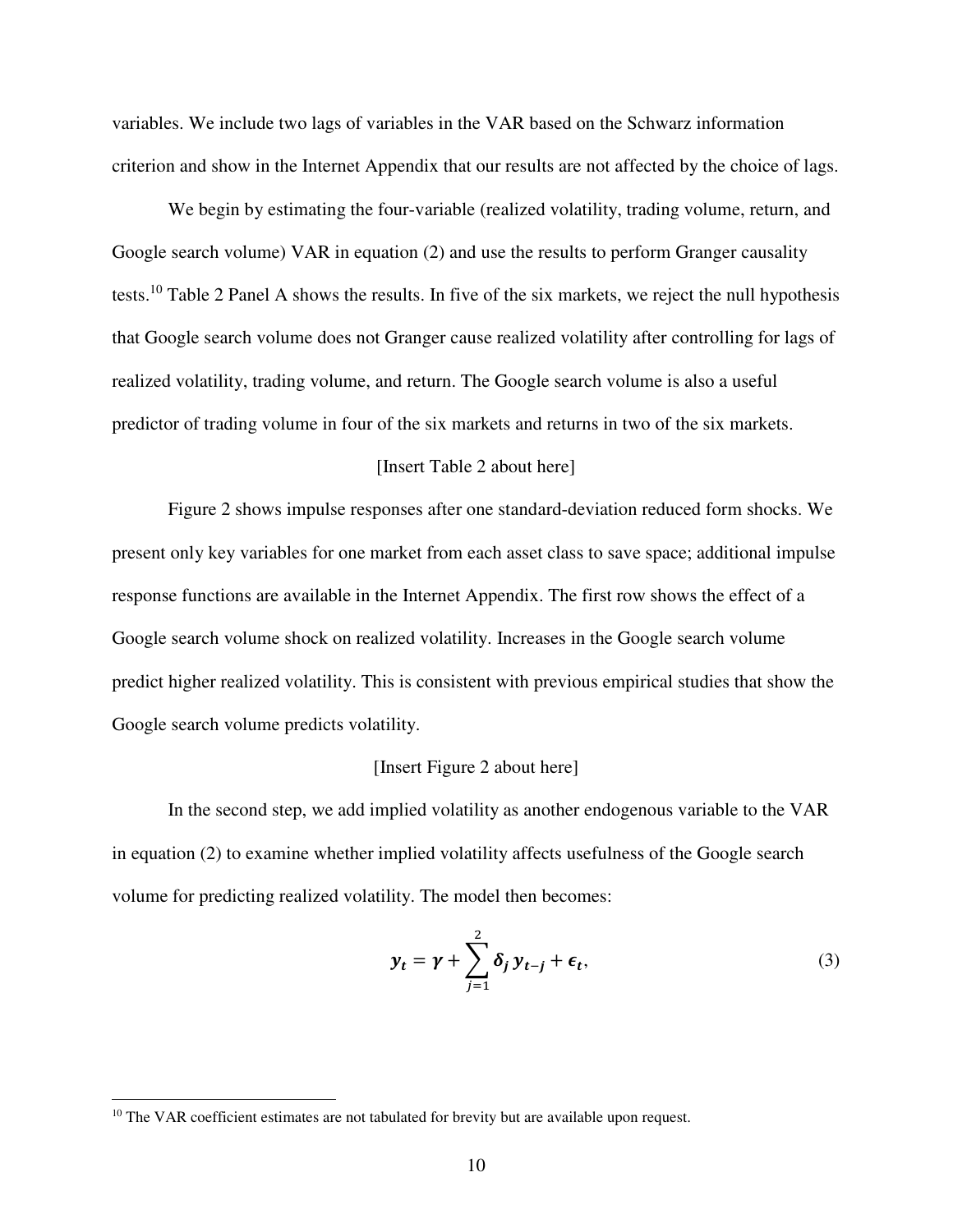where  $y_t$  is a vector of five variables: realized volatility, trading volume, return, Google search volume, and implied volatility. Similar to equation (2),  $\gamma$  is a vector of constant terms,  $\delta_j$  is the vector of coefficients for lag *j*, and  $\epsilon_t$  is a vector of random disturbances. The highly significant coefficients on implied volatility in Table 2 Panel B indicate that implied volatility predicts realized volatility in all markets. This provides in-sample support for the argument that implied volatility contains useful predictive information for realized volatility as in Christensen and Prabhala (1998) and Busch, Christensen, and Nielsen  $(2011).<sup>11</sup>$  The impact of including implied volatility in the VAR is more striking in another respect: the significance of the Google search volume disappears in the financial markets and diminishes in the commodity markets. Interestingly, implied volatility predicts Google search volume in all markets whereas Google search volume predicts implied volatility in only three markets.

To characterize the incremental predictive content of variables in the VAR, we conduct an analysis of mean square prediction error (MSPE) ratios. We first estimate a restricted (or benchmark) VAR that contains the log of the realized volatility, log of trading volume, and returns. Based on this estimation, we compute the MSPE of realized volatility. We add the Google search volume and implied volatility in the model one at a time and then together. We compute the MSPEs of realized volatility based on these alternative unrestricted models. The ratios of the unrestricted model MSPEs to the restricted model MSPE are presented in Table 3. MSPE ratios below one indicate that the additional variable improves on the benchmark model's prediction of realized volatility. For all six markets, Google search volume improves the prediction of realized volatility. However, this improvement is generally small with the MSPE

 $\overline{a}$ 

 $11$  We used the Ljung-Box test to examine serial correlation in the residuals in the realized volatility equation of the VAR. In all six markets, the residual serial correlation in the realized volatility equation is low and not statistically significant. These results are available upon request.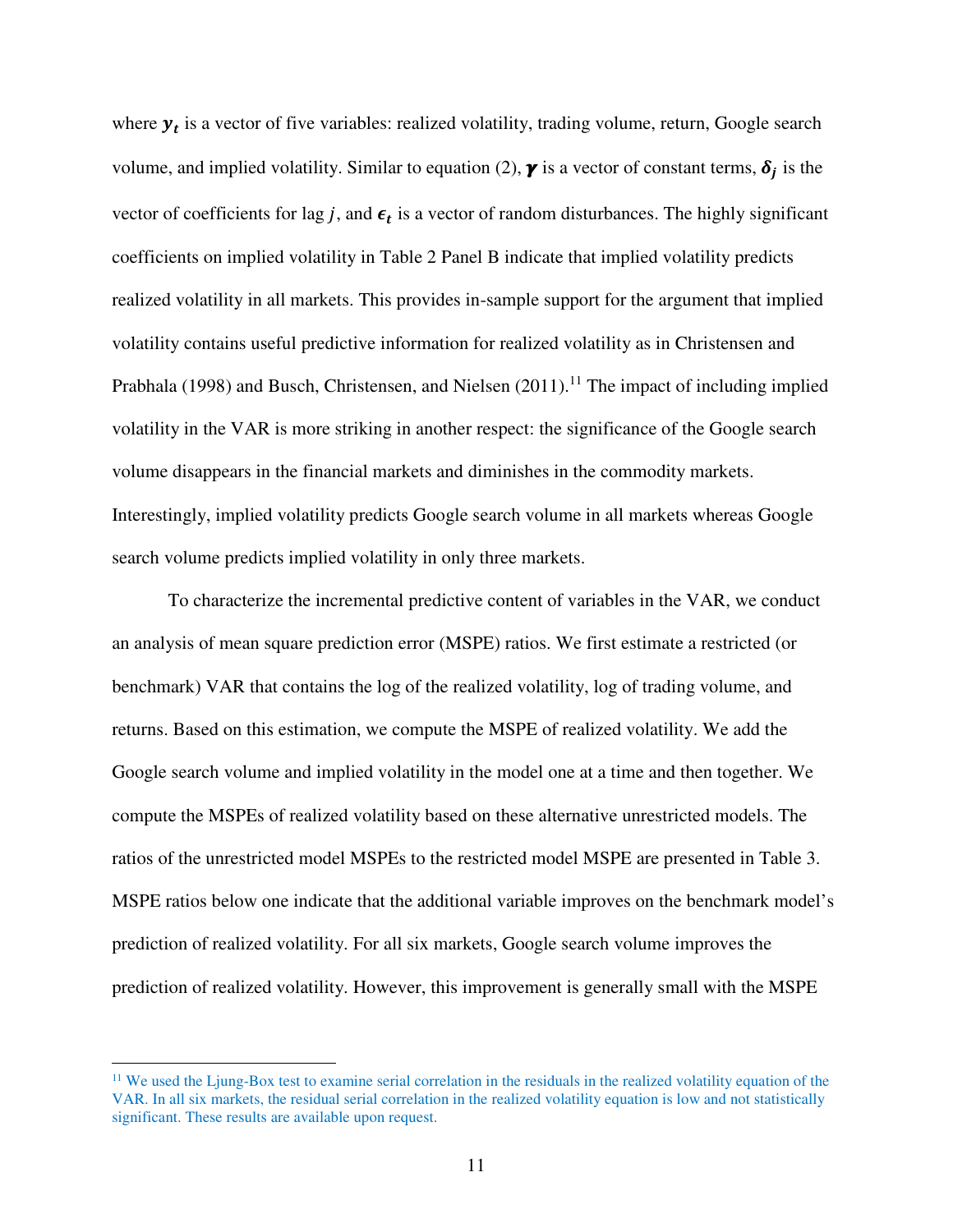ratios ranging from 0.99 to 0.93 indicating improvements of 1 percent to 7 percent. Adding implied volatility generates a much larger improvement with the MSPE ratios ranging from 0.85 to 0.69 indicating improvements of 15 to 31 percent.

Relative to the benchmark model containing implied volatility (shown in the bottom panel of Table 3), the incremental improvement in the in-sample forecasts of realized volatility from adding the Google search volume is small. Adding Google search volume reduces the MSPE by only about two percent for gold and about one percent for the S&P 500 index and Canadian dollar while generating essentially no improvement for the DJIA and Euro. The only exception is the crude oil market where the improvement in the MSPE is about five percent. Overall, the in-sample results indicate that usefulness of the Google search volume is limited once implied volatility is included in the model.

#### [Insert Table 3 about here]

## *3.2. Out-of-Sample Forecasting Methodology and Results*

<u>.</u>

In-sample outcomes can be susceptible to such pitfalls as spurious associations and overfitting. An out-of-sample analysis is also closer to the scenario a practitioner faces in reality. We analyze the relation between the Internet search activity and volatility by conducting recursive out-ofsample evaluations that have been quite effective in reducing the in-sample issues. We use window-size robust evidence to further reduce the sensitivity of our evidence to the choice of the forecasting window. We also quantify the forecasting gains based on MSPE ratios as well as expected loss and provide a calculation of Value-at-Risk.<sup>12</sup>

 $12$  Smith (2012) mentions that Google searches help in out-of-sample forecasts of one-week ahead volatility in exchange rates. Dimpfl and Jank (2016) come to a similar conclusion for stock indices.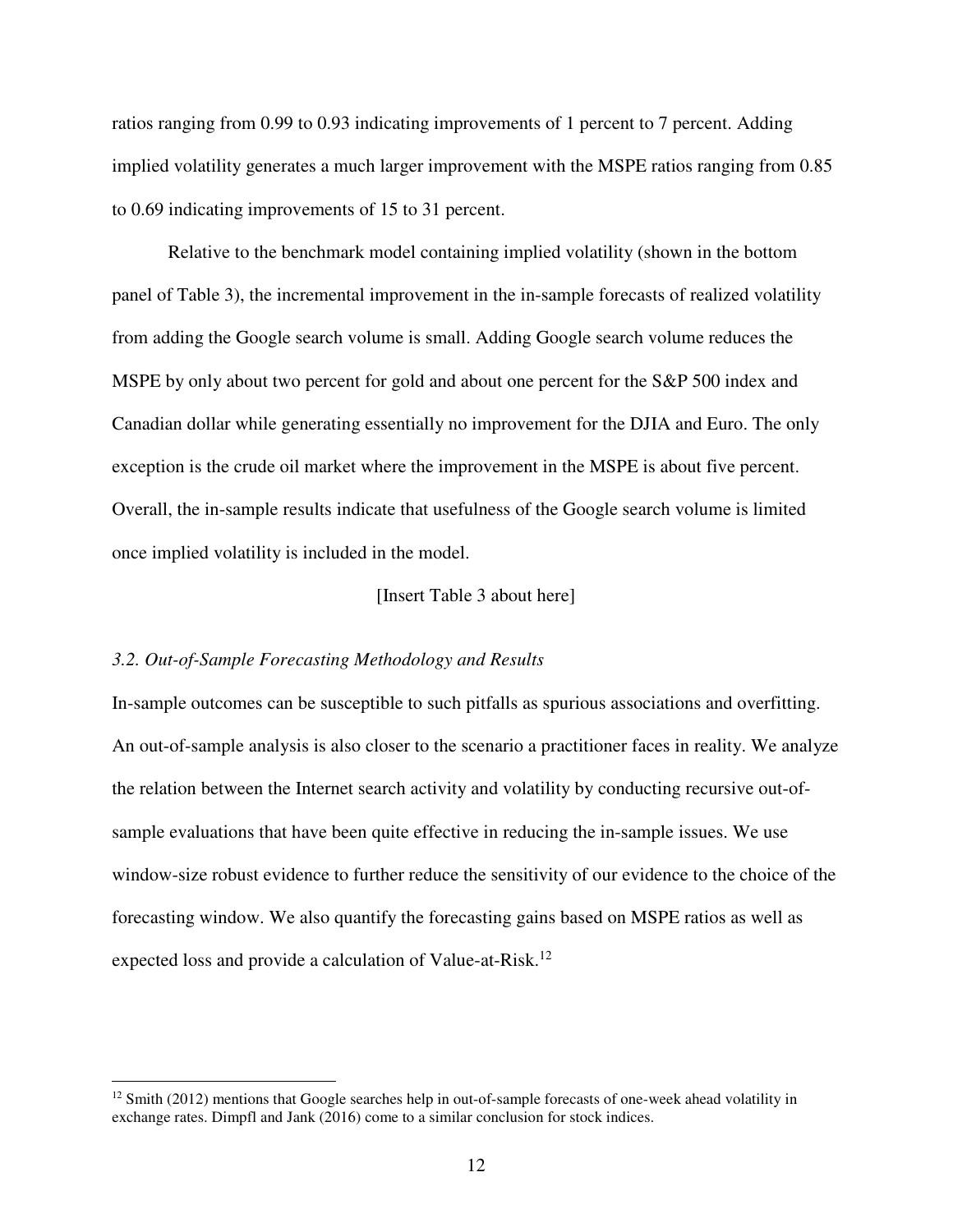## *3.2.1. Forecast Encompassing Tests*

The key out-of-sample evaluation concept we use is encompassing, which quantifies the marginal contribution of different predictors in nested models to evaluate the independent forecasting information in each predictor. It argues that if a nested Model 1 contains all relevant information for forecasting a target variable over an unrestricted Model 2, forecast errors of Model 1 (i.e., the difference between the actual values and Model 1 forecast values), should be close to forecast errors from Model 2. Otherwise, Model 2 provides additional information and is not encompassed by Model 1.

A potentially informative predictor can become less usable if its predictive power is sensitive to the window size of estimation. To address this issue, we use the Rossi and Inoue (2012) methods that are robust to the window size. Their recursive encompassing tests build on Clark and McCracken (2001) study that compares forecast errors in nested models. These tests are more appropriate for nested predictors than the popular Diebold-Mariano test (Diebold and Mariano (1995)). We denote the forecast errors from the restricted Model 1 and the unrestricted Model 2 by  $u_{1t}$  and  $u_{2t}$ , respectively. *R* denotes the number of observations used to estimate the parameters needed to form the first one-step-ahead forecast. Using *T* to denote the total number of observations, there are  $T - R$  forecasts from restricted and unrestricted models. The encompassing test statistic is then:

$$
ENC = \frac{\sum_{t=R+1}^{T} u_{1t}(u_{1t} - u_{2t})}{\sum_{t=R+1}^{T} u_{2t}^2} (T - R). \tag{4}
$$

High values of the encompassing test statistic mean that  $u_{2t}$  is small compared to  $u_{1t}$ , indicating that the additional predictor improves on the benchmark model. To compute the encompassing tests recursively, we start at the lower end of the estimation window with  $R<sup>L</sup>$ observations and by adding one observation at a time we go up to the upper end,  $R^U$ . We follow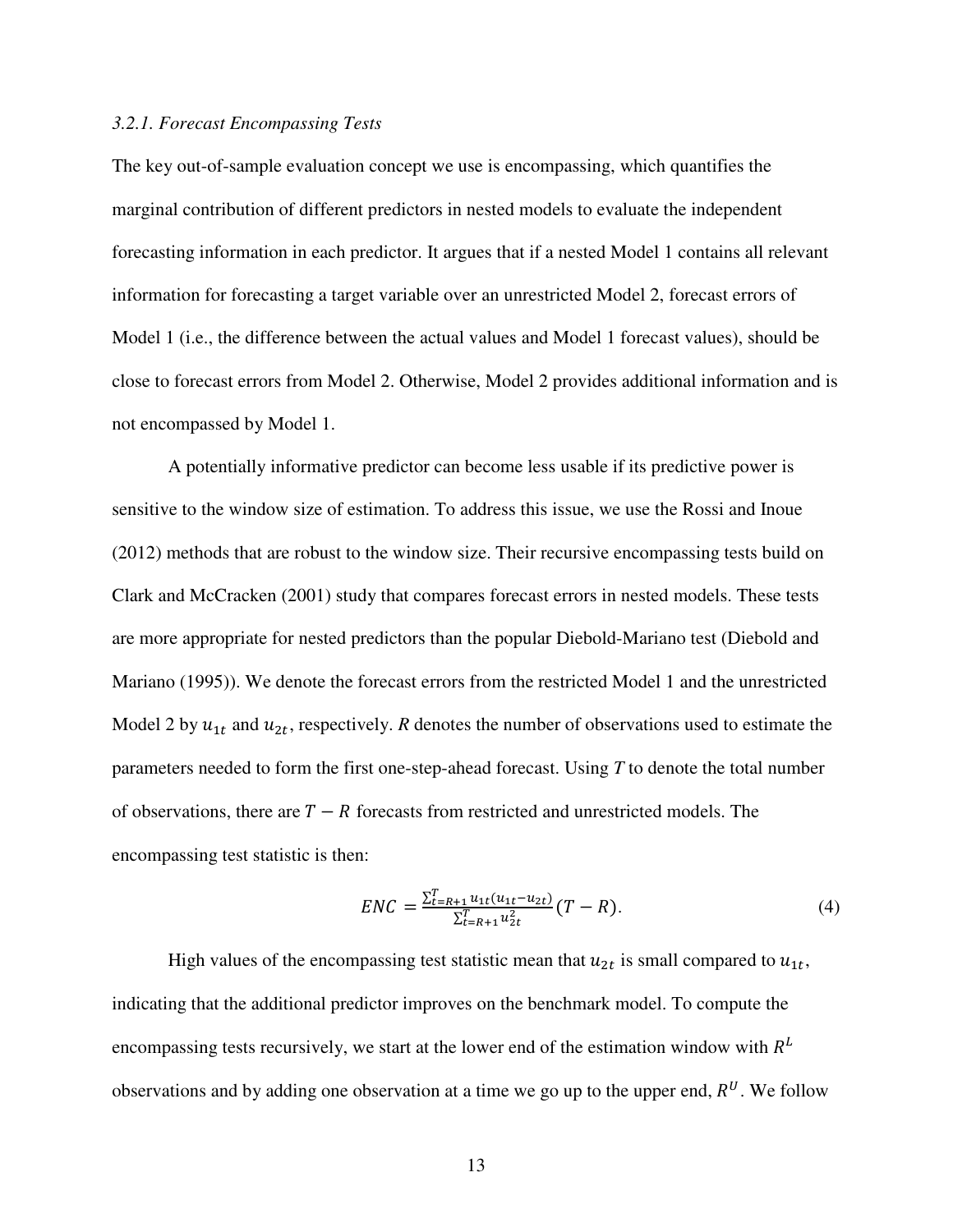the Rossi and Inoue (2012) recommendation of 15% trimming on each side of the sample when choosing  $R^L$  and  $R^U$ ; for example, the  $R^L$  corresponds to observations 91 and 77 in the S&P 500 and crude oil markets, respectively. Rossi and Inoue (2012) recommend using two versions of the encompassing test:  $Sup$ - $ENC = Sup_{R \in (R^L \dots R^U)} \{ENC(R)\}$  and  $Ave$ - $ENC =$ 

 $\mathbf{1}$  $\frac{1}{R^U - R^L + 1} \sum_{R=R^L}^{R^U} ENC(R)$  where the Sup-ENC is the maximum value among all windows, and the Ave-ENC computes the average value across all windows.

Our first benchmark model is a simple autoregressive (AR) model that forecasts the log of realized volatility using its lags.<sup>13</sup> Simple time series models have a long history of strong performance as benchmark models for forecast evaluation. Autoregressive models for the U.S. economy in Nelson (1972) and the random walk model for exchange rates in Meese and Rogoff (1983) perform well relative to more structural models. A similar argument for simple autoregressive benchmark models has also been put forward by Andersen, Bollerslev, Diebold, and Labys (2003) for univariate volatility predictions. Christiansen, Schmeling and Schrimpf (2012) also use a simple autoregressive benchmark to evaluate macroeconomic predictors of financial volatility in a variety of markets. Therefore, this simple AR2 model is our Model 1 with forecast error denoted by  $u_{1t}$ .<sup>14</sup>

However, the challenge we are facing is evaluating the usability of a predictor. This can mean that we may need to use different benchmark models in each market because the best prediction (within our set of variables) may vary across markets. Marcellino (2008) shows that it

<u>.</u>

<sup>&</sup>lt;sup>13</sup> We use two lags to be consistent with the VAR. As in the in-sample analysis, we verify in the Internet Appendix that our results are not affected by the choice of lags. The assumption of a known fixed model lag structure makes this analysis a pseudo out-of-sample analysis.

<sup>&</sup>lt;sup>14</sup> One alternative to using an autoregressive model as our benchmark is using a GARCH model. We compute the GARCH (1,1) conditional variance for each market and estimate the realized volatility regressions with the conditional variances as regressors. The fit of the GARCH variance in the regressions is 7 to 15 percent lower than that of the autoregressive model of realized volatility. This implies that the autoregressive model of realized volatility is a more difficult benchmark to overcome than the GARCH model.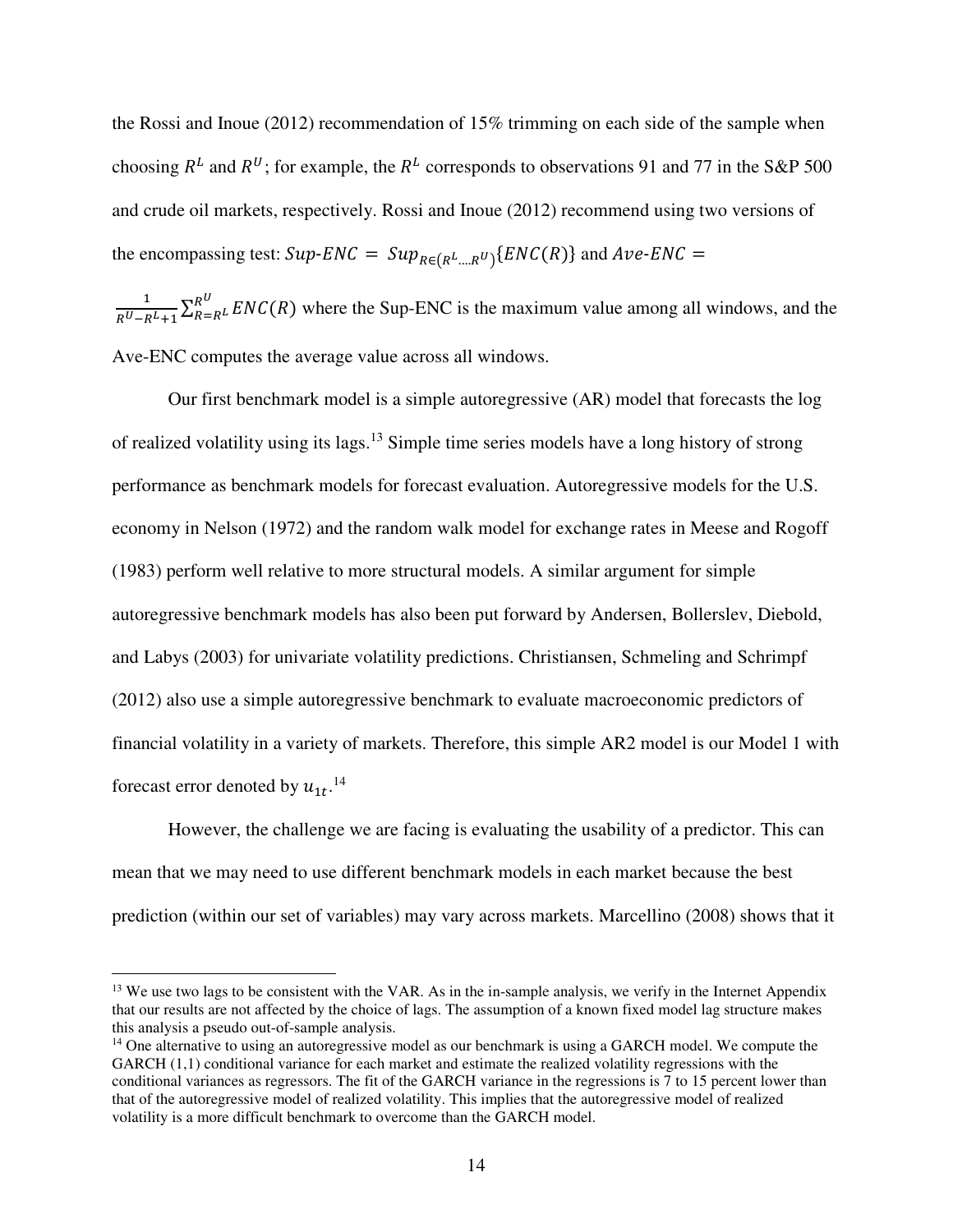is useful to compare the outcomes of the simple models against other candidate benchmark models. A crucial role of a good benchmark model is to critically evaluate the informational content of potential predictors, especially when those predictors are correlated as in our case. In our volatility forecast evaluations, there are multiple predictors potentially outperforming the simple autoregressive model, thereby weakening its case for serving as a strong benchmark model useful for a practitioner to determine the usability of a predictor.

To overcome this issue when a simple benchmark model is not a strong benchmark model, we search for the best predictive model within our set of variables in each market. We add – one at a time – two lags of return, log of trading volume, log of Google search volume, and log of implied volatility to the simple benchmark model to form our unrestricted model, Model 2. The forecast errors from these unrestricted models are denoted by  $u_{2t}$ . The first four lines of Table 4 Panels A and B report results of the encompassing tests. As explained above, high values of the encompassing test statistic mean that  $u_{2t}$  is small compared to  $u_{1t}$ , indicating that the additional predictor improves on the benchmark model. In all markets, among the four models (AR2 + two lags of return, trading volume, Google search volume, or implied volatility), it is the AR2 + implied volatility (IV) model that performs the best relative to the AR2 benchmark.

## [Insert Table 4 about here]

## *3.2.2. Size of the Out-of-Sample Forecasting Gains*

To quantify *how much* the forecast accuracy improves over the benchmark model, we compute the ratio of the unrestricted model MSPE to the benchmark model MSPE. The MSPEs are averaged across windows in computing the ratio. This ratio is reported in Panel C. For example, the ratio of 0.70 for the AR2+IV model in the S&P 500 stock index means that adding implied volatility to the AR2 model reduces the MSPE by 30 percent on average. Among the four

15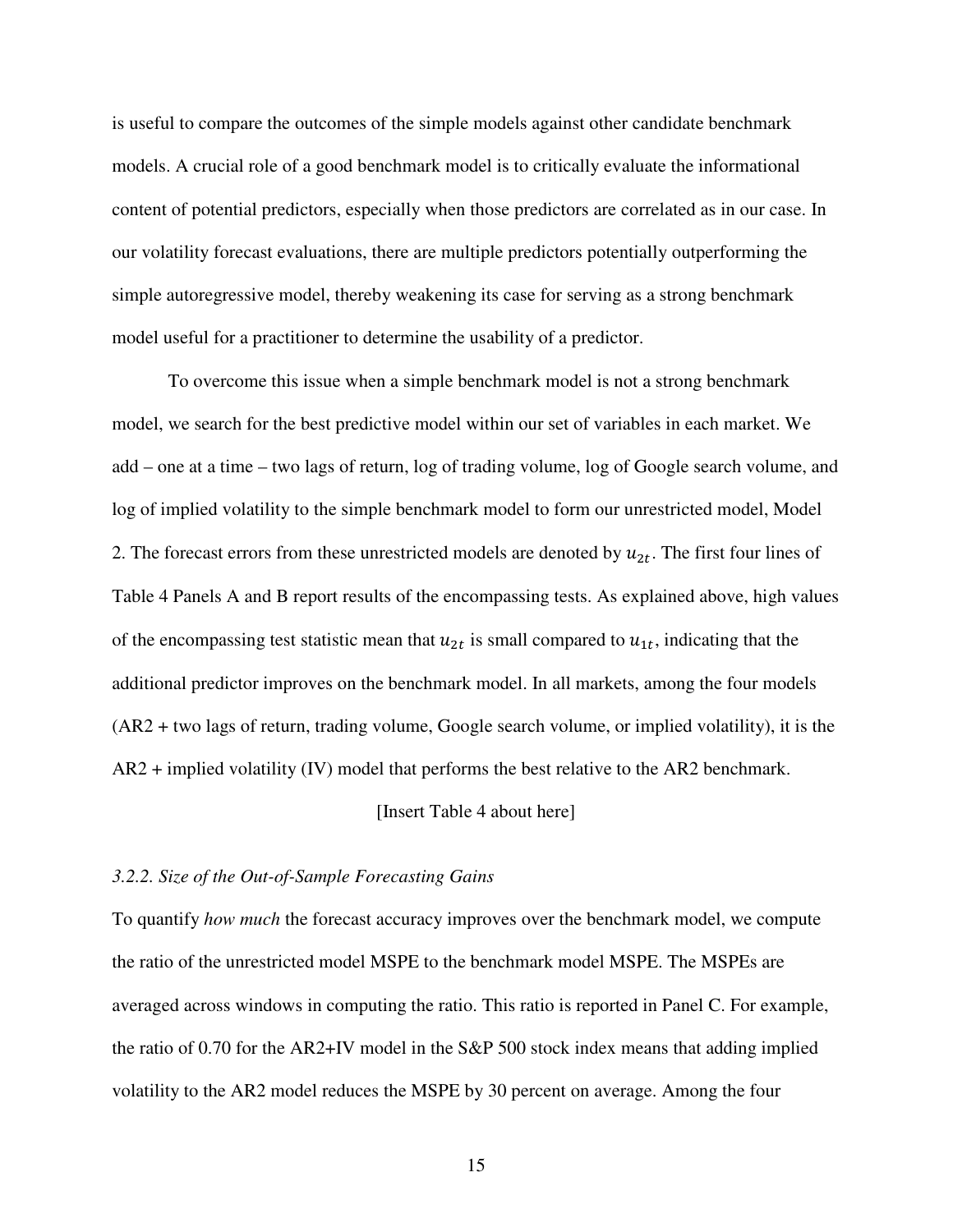unrestricted models, the AR2+IV model shows the lowest MSPE ratio in all markets, suggesting that it substantially outperforms the other models. This finding provides out-of-sample support for using implied volatility in short-horizon volatility forecasting.

Therefore, we adopt the AR2+IV as the new benchmark based on the size of the gains in all markets, robustness to window selection, and linear simplicity. It is against this market-based, expanded benchmark model that we evaluate informational content of the non-market based Google search volume.<sup>15</sup> We add two lags of Google search volume to see if it improves on the AR2+IV forecast. The last rows of each panel in Table 4 present these results. We compare the encompassing statistics in the last row to those in the third row. In the DJIA stock index, for example, we compare the Ave-ENC statistically significant value of 4.72 for the AR2+GT model to the statistically insignificant value of -0.96 for the AR2+IV+GT model. The amount of additional independent information in the Google search volume relative to AR2 is higher than the amount of additional independent information in the Google search volume relative to AR2+IV, indicating that once implied volatility is included in the model, the Google search volume does not contribute with additional forecasting information. The decrease in both the Ave-ENC and Sup-ENC values from the AR2+GT model to the AR2+IV+GT model is evident in five out of the six markets. The only exception is the S&P 500 stock index where the predictive contribution of the Google search volume is low even in the simple AR2 model as shown by the statistically insignificant Ave-ENC value of -0.16.

To quantify the size of the forecasting gains over the benchmark model produced by Google search volume, we compute the ratio of the unrestricted model MSPE to the benchmark

 $\overline{a}$ 

<sup>&</sup>lt;sup>15</sup> We are not claiming that the AR2+IV model generates the best forecast available to all practitioners in each market. For example, recent research such as Andersen, Bollerslev and Diebold (2007), Lee and Mykland (2008), and Busch, Christensen and Nielsen (2011) suggests that modelling jumps can potentially improve forecasts. However, availability of better forecasts in each market will further strengthen our conclusions.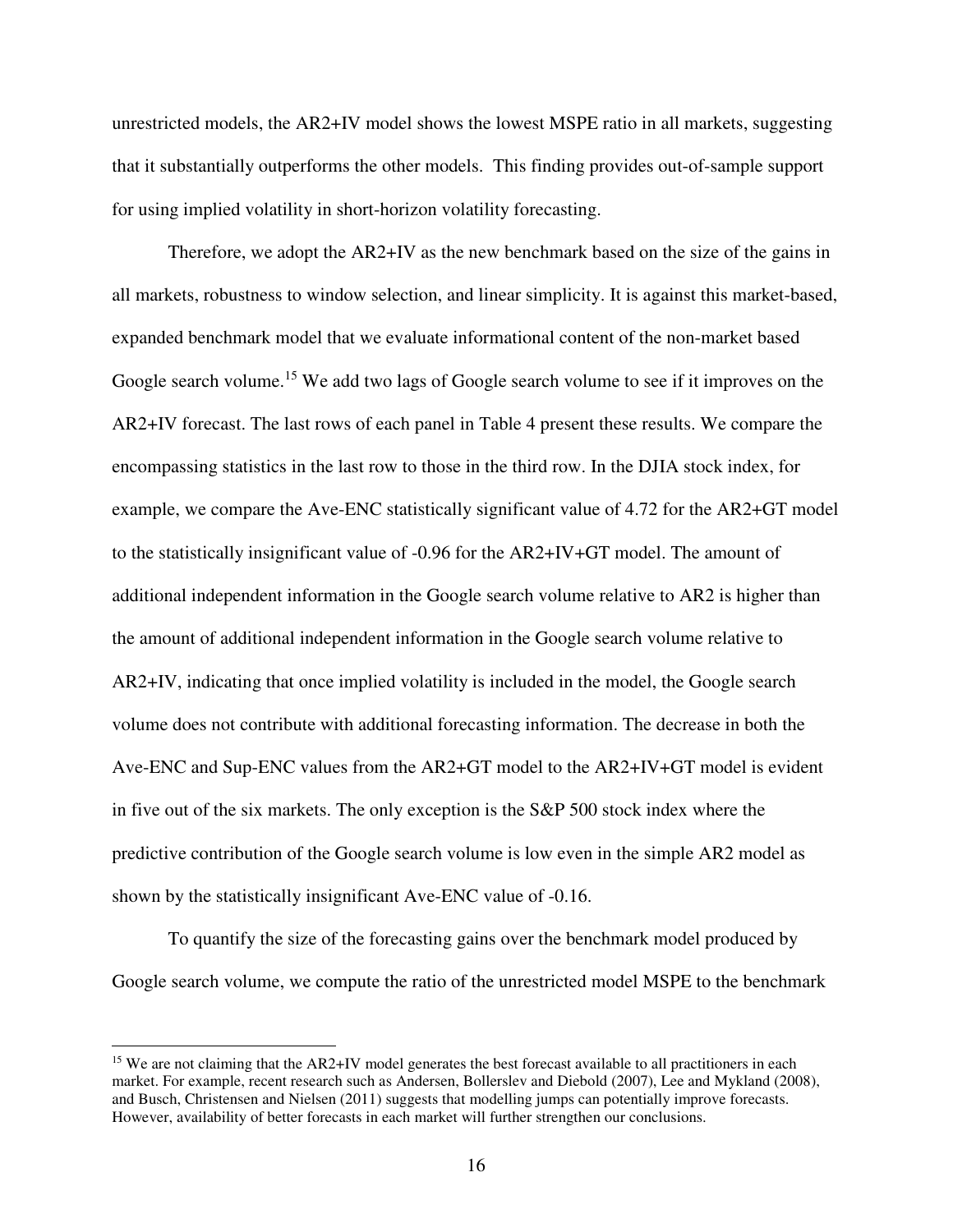model MSPE. Specifically, on the AR2+IV+GT line, we compute the ratio of the AR2+IV+GT MSPE to the AR2+IV MSPE. In the DJIA and Euro markets, the ratio is 1.01, indicating that the Google search volume worsens the AR2+IV model. In the S&P 500, Canadian dollar, and gold markets, the ratio is 0.99 indicating that adding Google search volume to the new AR2+IV benchmark does decrease the MSPE, but this decrease is rather small. The only market that shows a larger decrease in the MSPE after inclusion of Google search volume is crude oil with MSPE ratio of 0.93.

To further address any potential misspecification of our initial benchmark model (AR2), we also experiment with using ARMA(1,1) as our benchmark model. This specification corresponds to a  $GARCH(1,1)$  type of model that has been frequently used in volatility modelling. Moreover, as Basak, Chan and Palma (2001) point out, ARMA models serve as an excellent approximation of fractionally integrated processes for predictive purposes.<sup>16</sup> To reduce the computational burden involved with window-size robust recursive estimations, we use Durbin (1960) and Koreisha and Pukkila (1989) regression-based method to estimate our ARMA-based models. We report our empirical results in Table 5. The results are very similar to the results in Table 4. Inclusion of implied volatility is strongly preferred in all markets over the basic ARMA model and provides large forecasting gains. The predictive information gain is lower from inclusion of Google Trends search volume when the benchmark models include IV beyond the ARMA specification. The AR2 and ARMA(1,1) models have almost identical mean square prediction errors (MSPE). We, therefore, retain the computationally simpler AR2 model for the rest of our analysis.

## [Insert Table 5 about here]

 $\overline{a}$ 

<sup>&</sup>lt;sup>16</sup> In-sample estimates of fractionally integrated processes show that only two of the six markets (Canadian dollar and crude oil) have statistically significant long memory at 5 percent level. These results are available upon request.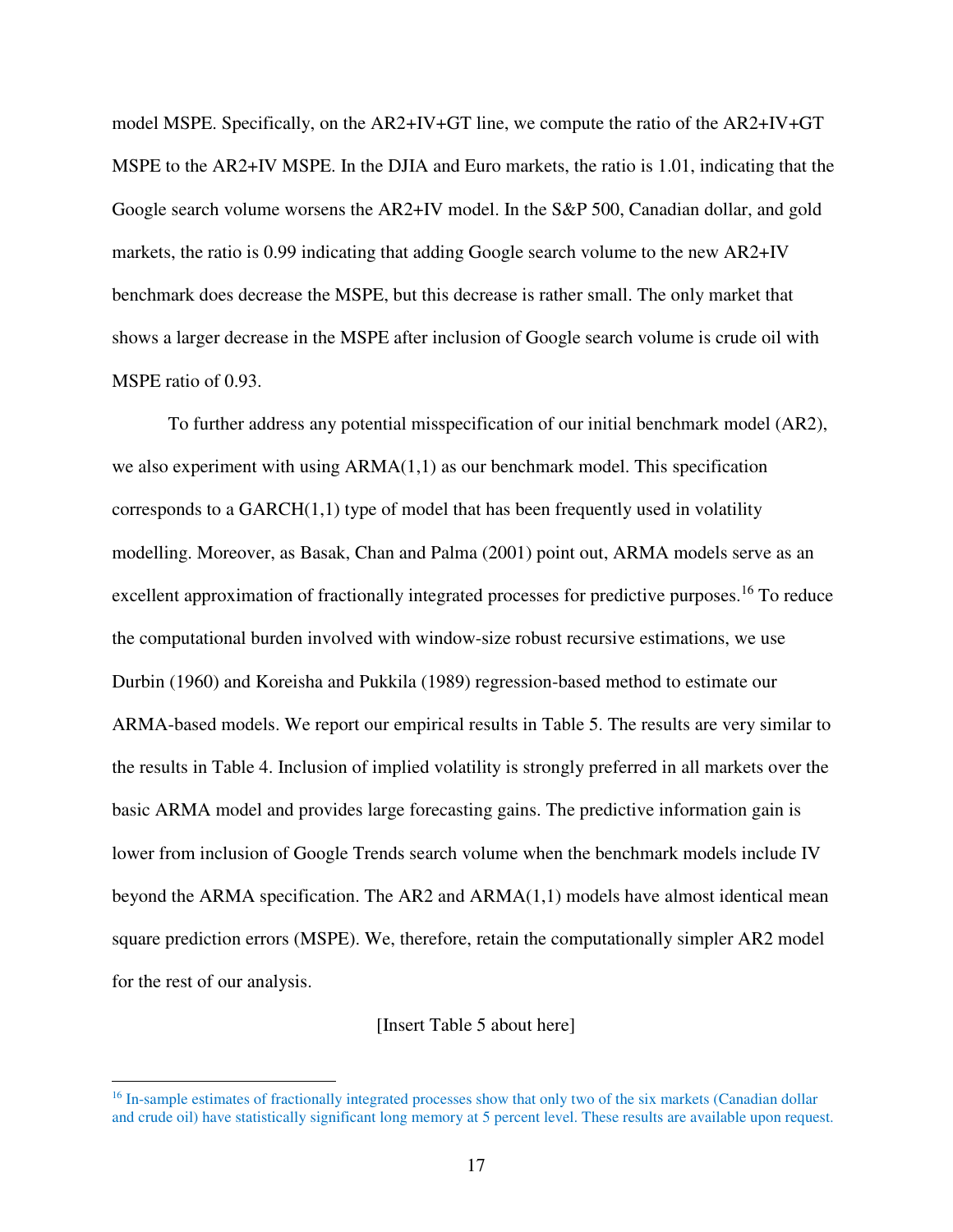Overall, these out-of-sample results show that the success of predictors depends on the selection of the benchmark model. These results also highlight the usefulness of searching for a strong benchmark model in practitioners' empirical model evaluations. Although Google search volume appears to be informative and improves on the simple benchmark model forecasts of realized volatility, its net contribution becomes limited when compared against a market-based expanded benchmark model that contains implied volatility. These outcomes are similar to the results from the in-sample analysis in Section 3.1 for all six markets and not sensitive to the choice of the window size.

An alternative way to compare out-of-sample forecasting gains from models with different predictors is based on expected loss, i.e., the difference between the actual value of volatility and the volatility forecast. Patton (2011) shows that the mean square error (MSE, same as MSPE in the previous discussion) loss function commonly used in the volatility forecasting literature is robust to the presence of measurement error in the volatility proxy. This loss function is:

$$
L(\hat{\sigma}_t^2, h_{t|t-1}) = (\hat{\sigma}_t^2 - h_{t|t-1})^2,
$$
\n(5)

where  $\hat{\sigma}_t^2$  is an *ex post* volatility proxy and  $h_{t|t-1}$  is the volatility forecast based on information available at time  $t - 1$ . Following Patton (2011) and Brownlees, Engle and Kelly (2012), we use realized volatility as the *ex post* proxy for volatility. To provide a simple economic interpretation of the average forecast losses, we employ the approach proposed by Brownlees et al. (2012). They argue that the typical volatility forecasts  $x$  are implied by the average forecast losses and the average value of the *ex post* volatility proxy  $\hat{\sigma}_{\text{mean}}^2$  over the sample period:

$$
(\hat{\sigma}_{\text{mean}}^2 - x^2)^2 = \text{average MSE} \tag{6}
$$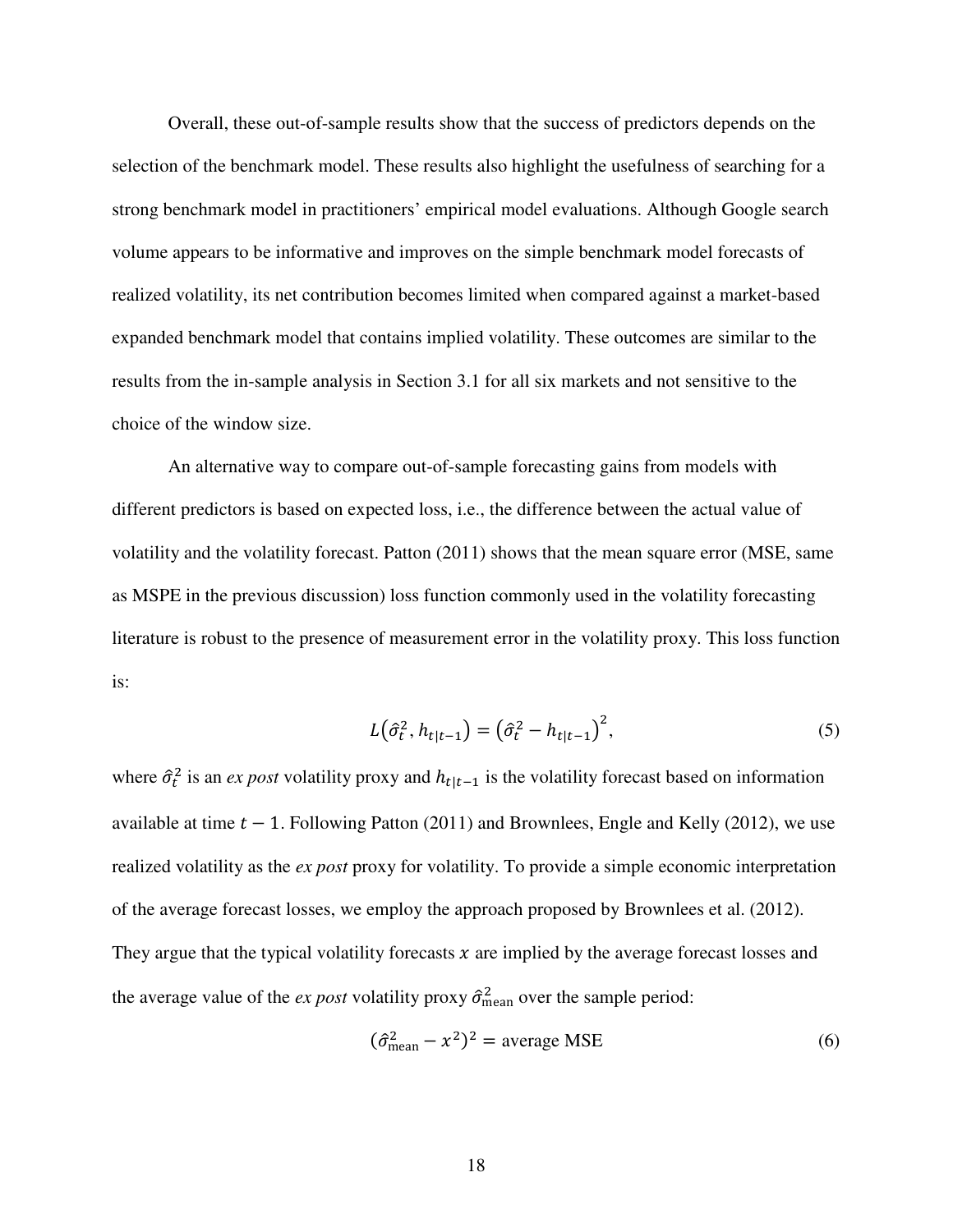Solving this equation provides two volatility forecasts,  $x_{under}$  and  $x_{over}$ , representing the typical underestimate and overestimate of volatility produced by a given model. One can use these typical forecasts to calculate the average volatility error reduction of Model 2 relative to Model 1 as:

Volatility error reduction<sub>i</sub> = 1 - 
$$
\left| \frac{x_{\text{model2},i} - \hat{\sigma}_{\text{mean}}}{x_{\text{model1},i} - \hat{\sigma}_{\text{mean}}} \right|
$$
,  $i \in \{\text{under, over}\}.$  (7)

For  $\hat{\sigma}_{\text{mean}}$ , we use the average realized standard deviation of returns for the second half of our sample period. The out-of-sample volatility forecasts used to compute forecast losses are also obtained for the second half of our sample period. We use our MSEs for logarithm of standard deviation of returns to solve for two volatility forecasts,  $x_{under}$  and  $x_{over}$ . Model 1 and Model 2 in our context are autoregressive out-of-sample volatility forecasting models that contain lags of the Google search volume index or lags of implied volatility or lags of both of these variables. Table 6 presents the estimates of volatility error reduction. The estimates are qualitatively similar across all six markets. The autoregressive model that includes two lags of implied volatility produces meaningful reductions in volatility forecast errors relative to the autoregressive model that includes two lags of Google search volume. For example, for the S&P 500 index this forecast error reduction ranges from 13.70% to 18.05%. However, adding lags of Google search volume to a model that includes lags of implied volatility produces little, if any, improvement in volatility forecasts in all markets except crude oil.

## [Insert Table 6 about here]

Following Brownlees et al. (2012), we also compute a one-week-ahead 1% Value-at-Risk (VaR) error reduction for the S&P 500 and DJIA indices as:

VaR error reduction<sub>i</sub> = 1 - 
$$
\left| \frac{\phi^{-1}(0.01; 0, x_{\text{model2},i}) - \phi^{-1}(0.01; 0, \hat{\sigma}_{\text{mean}})}{\phi^{-1}(0.01; 0, x_{\text{model1},i}) - \phi^{-1}(0.01; 0, \hat{\sigma}_{\text{mean}})} \right|
$$
,  $i \in \{\text{under, over}\},$  (8)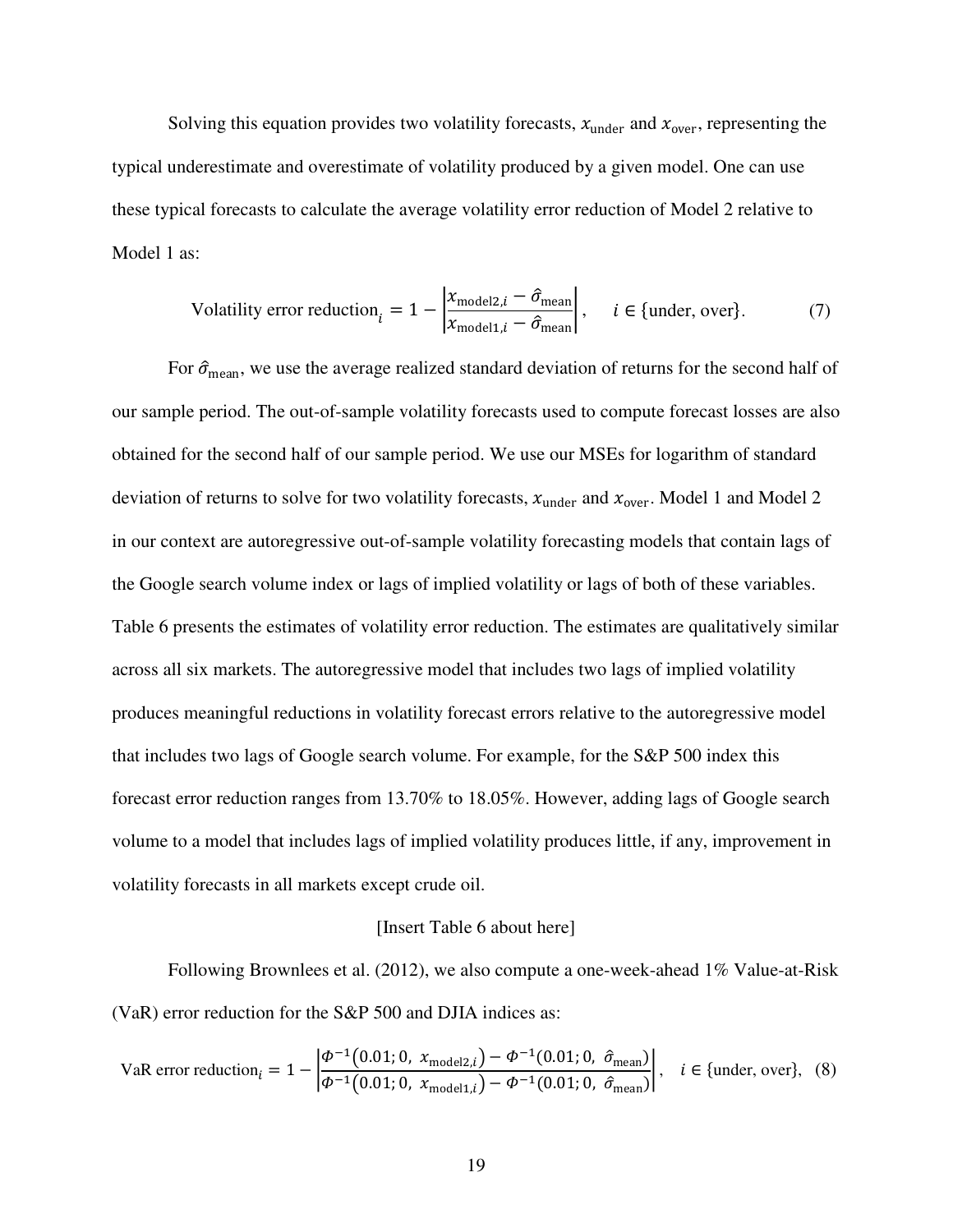where  $\Phi^{-1}(0.01; \mu, \sigma)$  is the inverse cumulative distribution function of a normal random variable. Consistent with Brownlees et al. (2012), the estimates of the VaR forecast error reduction are equal to the corresponding estimates of the volatility forecast error reduction shown in Table 6 to the nearest one-hundredth of a percent. Therefore, adding implied volatility to the volatility forecasting model produces an economically meaningful improvement in portfolio risk management. In contrast, the improvement in VaR forecasts from adding Google search volume to the forecasting model that includes implied volatility is low.

*3.3. Unobserved Components Model of Implied Volatility and Google Search Volume Residuals*  The results from the in-sample analysis in Section 3.1 and out-of-sample analysis in Section 3.2 suggest that there could be an important common component between implied volatility and Google search volume that contains predictive information about future volatility. However, we do not yet know either the size of that common component or the predictive information present in individual components. In this section, we, therefore, conduct an unobserved components analysis to better understand the sources of the predictive information.

The starting point is the reduced form VAR in equation (3) with two lags and five variables (realized volatility, trading volume, return, Google search volume, and implied volatility). The unobserved components analysis uses the reduced form residuals that are estimates of the random disturbances,  $\epsilon_t$ . We denote these estimated reduced form residuals by  $u_t$ . Specifically, we are interested in the residual of implied volatility denoted by  $u_{IV,t}$  and the residual of Google search volume denoted by  $u_{GT,t}$ . The variances of these two residuals and the correlations between these two residuals are presented in Table 7. The results confirm our conjecture of moderate positive correlation ranging from 0.161 for S&P 500 to 0.433 for gold.

[Insert Table 7 about here]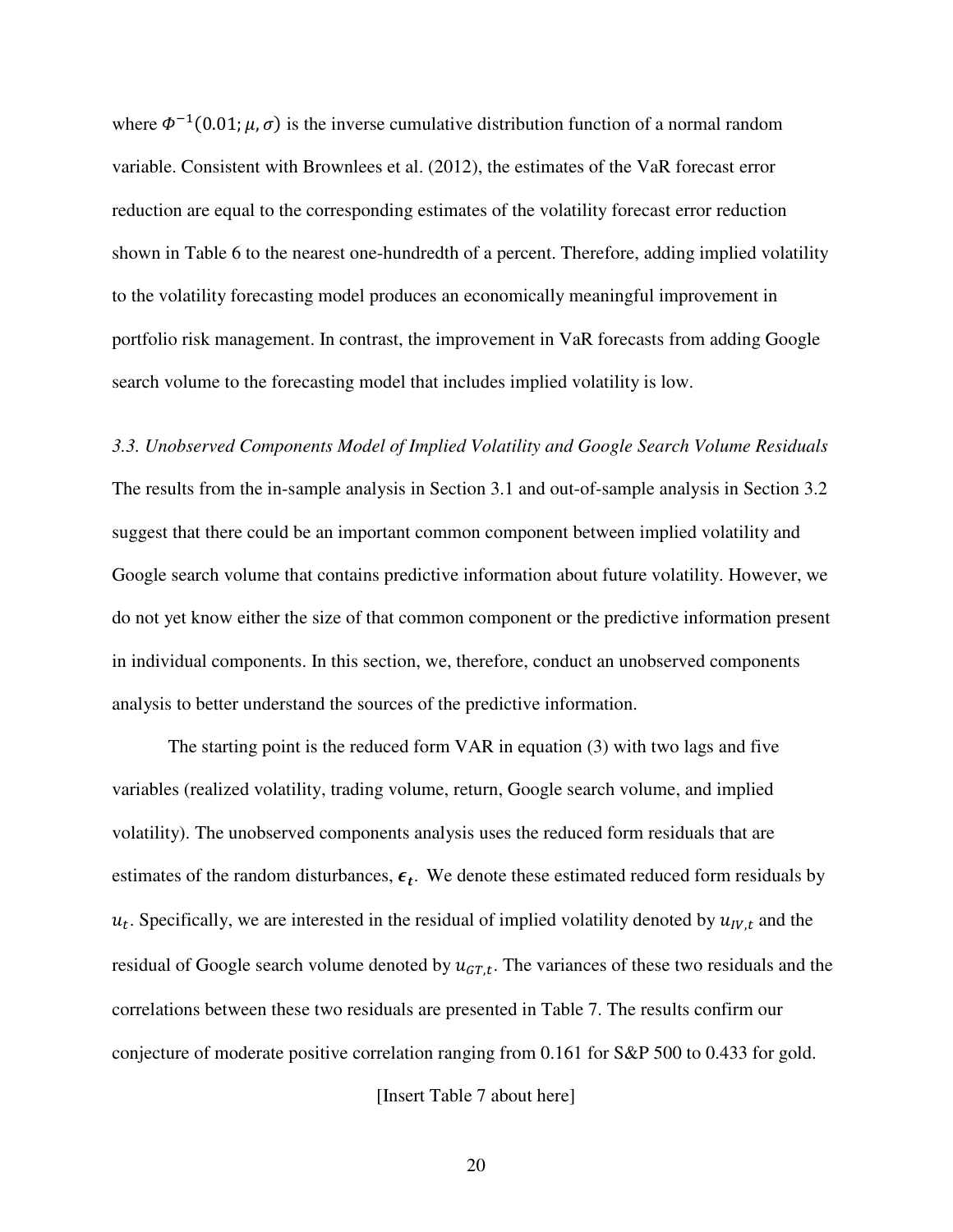Using these residuals of implied volatility and Google search volume, we estimate a bivariate unobserved components model:

$$
u_{IV,t} = u_t^c + u_{IV,t}^i
$$
  
\n
$$
u_{GT,t} = u_t^c + u_{GT,t}^i
$$
\n(9)

where we allow the residuals to have a common component,  $u_t^c$ . We also allow for individual components: the implied volatility residual has an individual component denoted by  $u_{IV,t}^i$ , and the Google search volume residual has an individual component denoted by  $u_{GT,t}^i$ . The three unobserved components (i.e.,  $u_t^c$ ,  $u_{lV,t}^i$ , and  $u_{GT,t}^i$ ) are assumed to be mutually orthogonal.

The three variance parameters of model in equation (9) are estimated using maximum likelihood. We then estimate the three components of our model in equation (9) using a Kalman filter based on maximum likelihood estimates of the variances. A Kalman filter estimates unobserved dynamic state variables from observed time series data. It consists of two parts: a measurement equation part stating how the unobserved state variables are linked to the observed variables and a transition equation part that specifies the dynamic equations of the unobserved state variables. The two parts together form the state space system.<sup>17</sup> In our case, equation (9) is the measurement equation. In the transition equations, our three serially uncorrelated unobserved state variables are effectively following the distributions below:

$$
u_t^c \sim N(0, V(u^c)), u_{IV,t}^i \sim N(0, V(u_{IV}^i)), u_{GT,t}^i \sim N(0, V(u_{GT}^i)),
$$
\n(10)

where  $V(u)$  corresponds to the variances of the specific state variables u.

The last two columns of Table 7 show the variance of the common component as a share of the implied volatility residual's variance  $\left(\frac{V(u^c)}{V(x)}\right)$  $\frac{\partial (u)}{\partial (u_{IV})}$  in the fourth column) and as a share of the

-

 $17$  Kim and Nelson (1999) provide a detailed discussion of state space models and Kalman filter.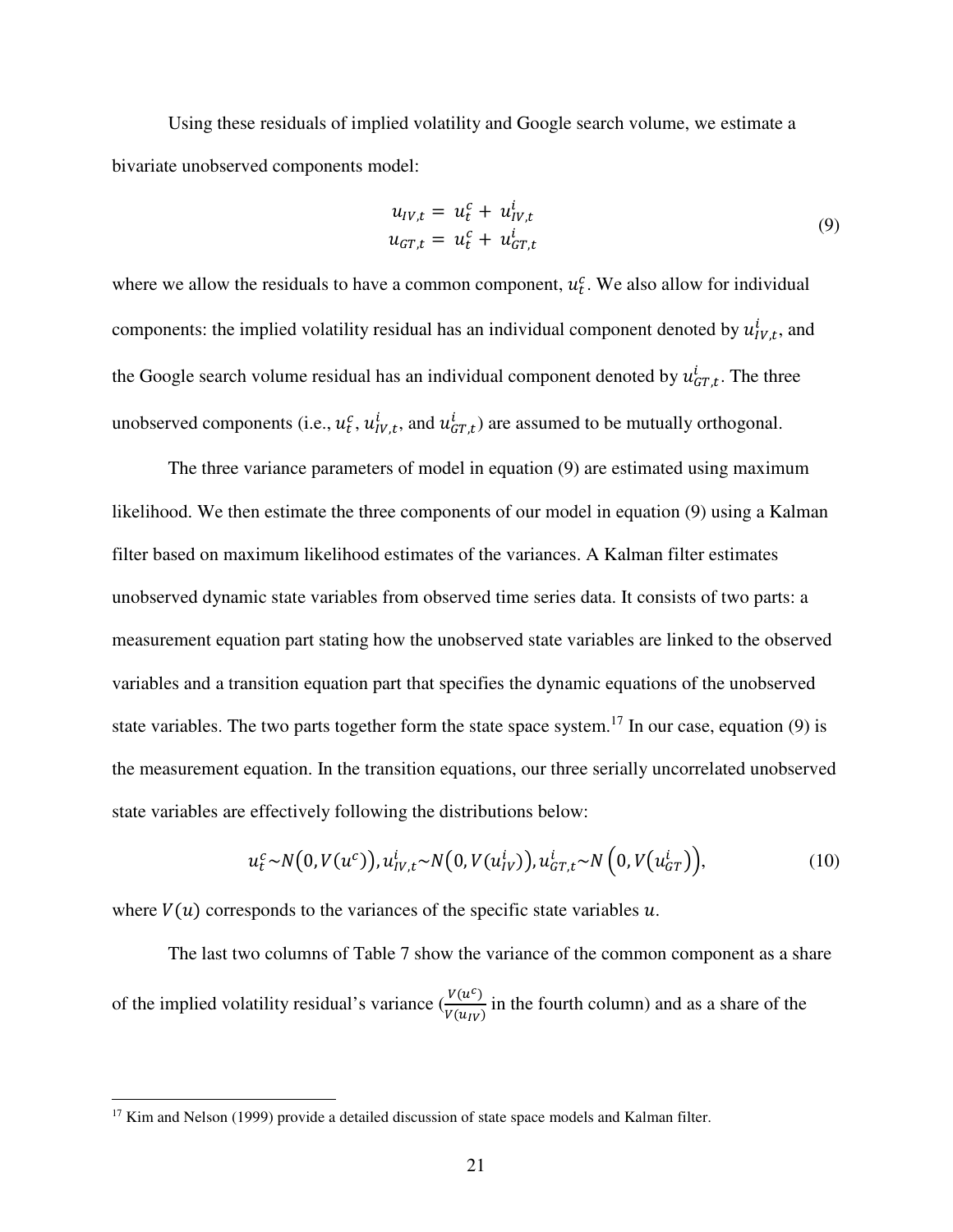Google search volume residual's variance  $\left(\frac{V(u^c)}{V(u)}\right)$  $\frac{\partial (u)}{\partial (u_{GT})}$  in the fifth column). The variance of the common component is a substantial share of both the implied volatility residual's variance and the Google search volume residual's variance. The variance of the common component as a share of the implied volatility residual's variance ranges from 0.179 (in S&P 500) to 0.622 (in DJIA). The variance of the common component as a share of the Google search volume residual's variance ranges from 0.145 (in S&P 500) to 0.663 (in Euro). However, when we compare these two shares, we do not find any pattern:  $\frac{V(u^c)}{V(x)}$  $\frac{V(u^c)}{V(u_{IV})}$  is higher than  $\frac{V(u^c)}{V(u_{GT})}$  $\frac{v(a)}{v(u_{GT})}$  in three of the markets (S&P 500, DJIA, and crude oil) and lower than  $\frac{V(u^c)}{V(u)}$  $\frac{\partial (u)}{\partial (u_{GT})}$  in three of the markets (Euro, Canadian dollar, and gold).

We then use the two-sided estimates of each of the three components estimated in equation (9) to estimate predictive regressions of realized volatility denoted as  $RV_t$ :

$$
RV_t = \beta_0 + \sum_{i} \sum_{j=1}^{2} \beta_j^i Z_{t-j}^i + \sum_{j=1}^{2} \gamma_{k,j} u_{k,t-j} + v_t
$$
\n(11)

In the predictive equation (11),  $Z_t^i$  denotes the three other predictors, i.e., realized volatility, returns, and log of trading volume. The variables  $u_{k,t}$  denote the specific unobserved component used in the regression where  $k$  denotes the common component  $c$  or the individual components  $IV$ or GT. We use two lags to be consistent with the analysis in Sections 3.1 and 3.2.

Panel A of Table 8 reports the fit measured by  $R^2$  for these predictive regressions without the three other predictors. The results show that the common component,  $u_t^c$ , and the individual component of the implied volatility,  $u_{IV,t}^i$ , are important for the realized volatility prediction: the contribution of  $u_t^c$  ranges from 9 to 23 percent, and the contribution of  $u_{IV,t}^i$ , ranges from 5 to 20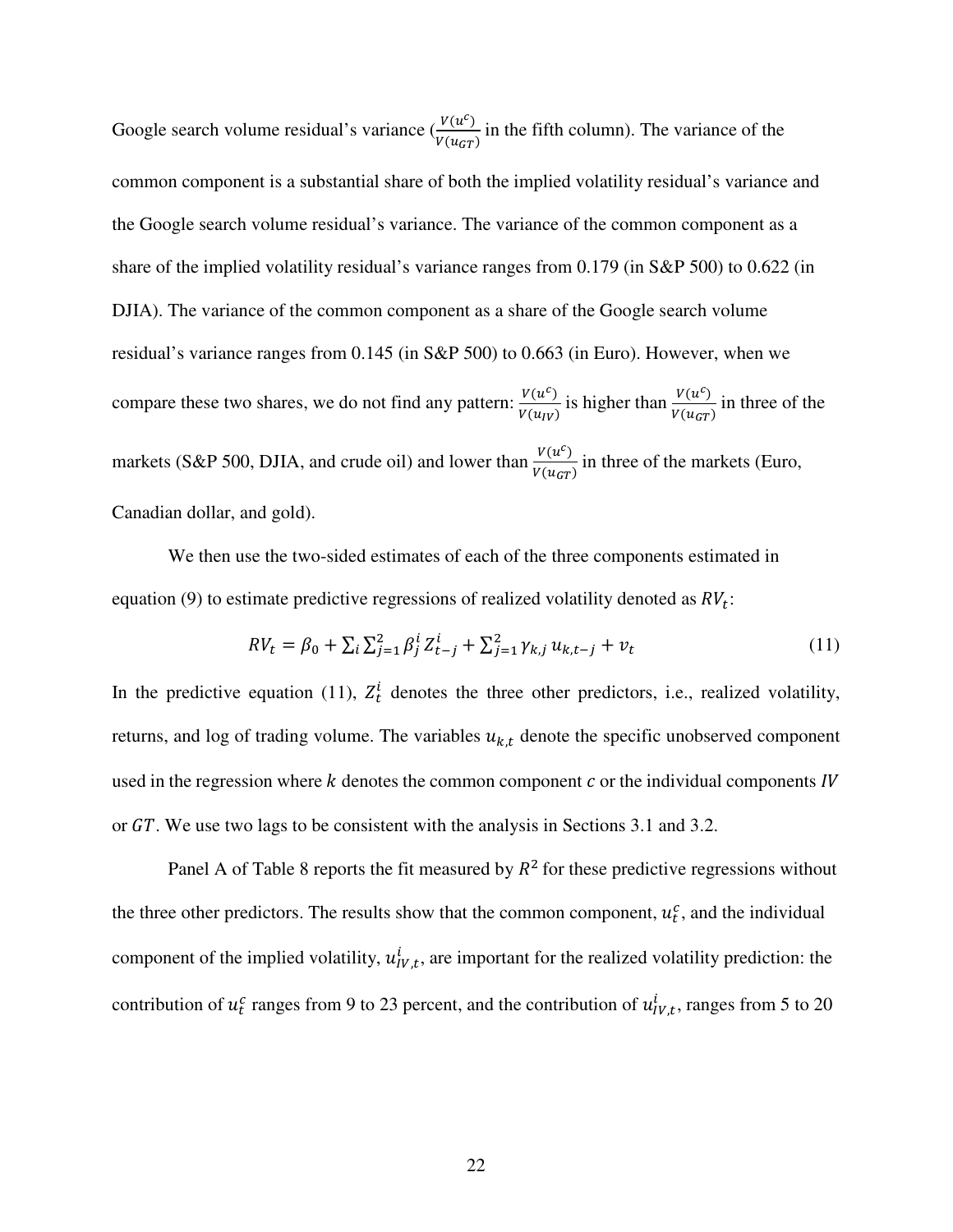percent. However, the contribution of the individual component of Google search volume,  $u_{GT,t}^i$ , is very low with a maximum of around 2 percent. $18$ 

Overall, the analysis of the unobserved components model of implied volatility and Google search volume residuals shows that most of the predictive information about realized volatility contained in Google search volume is also captured in implied volatility. In contrast, implied volatility has additional predictive information that is not captured in the Google search volume data. This suggests that the Google search volume captures a subset of information in implied volatility.

[Insert Table 8 about here]

# **4. Conclusion**

-

In this study, we analyze the usability of Internet search activity data for forecasting volatility in the financial and commodity markets. We search for a benchmark model with available marketbased predictors to evaluate the net contribution of the Internet search activity data in forecasting volatility. While the Internet search activity has predictive power when implied volatility is not included in the model, its usefulness for forecasting volatility disappears in the financial markets and substantially diminishes in the commodity markets once implied volatility is included in the model. We highlight this using both in-sample analysis and recursive, window-size robust outof-sample forecasting analysis. A further unobserved component analysis shows that most of the predictive information contained in the Internet search activity is also present in implied

<sup>&</sup>lt;sup>18</sup> We follow up in Panel B by including two lags of realized volatility, returns, and log of trading volume as additional predictors used in Section 3.1. The fits of the regressions show a large increase in all three columns. Although the collinearity of the variables compresses the differences in fit between the columns, the basic pattern of the individual component of Google search volume showing the lowest fit still holds in all six markets.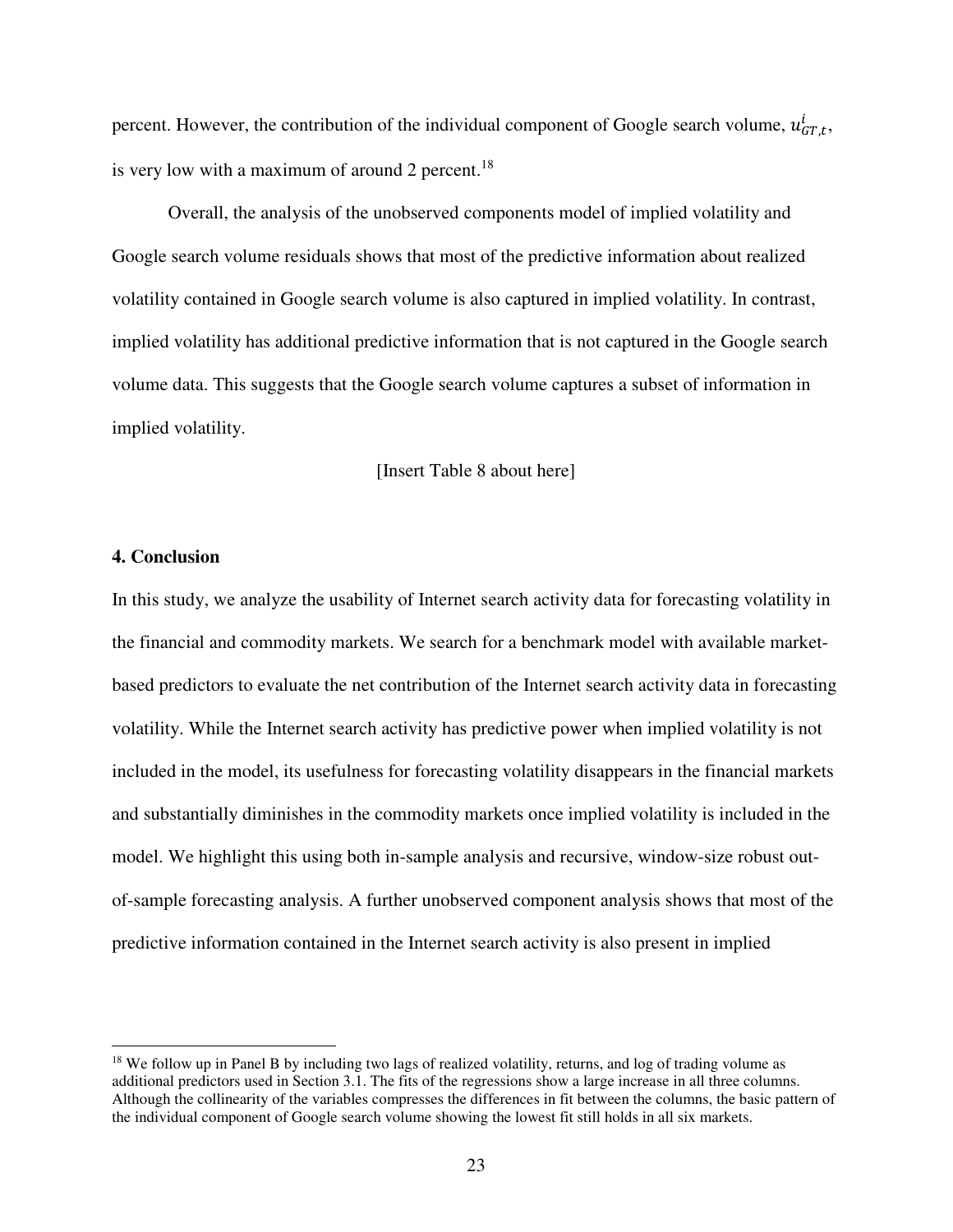volatility while implied volatility has additional predictive information that is not contained in the Internet search activity data.

 This is not to claim that Internet search activity data is not useful in other fields. Usefulness of this data has been shown in other contexts including Ginsberg et al. (2009) for detecting influenza epidemics, Choi and Varian (2012) for predicting automobile sales, consumer confidence, unemployment claims, and travel destinations, and Wu and Brynjolfsson (2015) for predicting housing market trends. In these scenarios where one cannot take advantage of information contained in options, the Internet search activity could be a useful predictor. However, when implied volatility is available, usefulness of the Internet search activity data is limited, which is an important finding for researchers, practitioners, and policy-makers who forecast volatility of prices in the financial and commodity markets.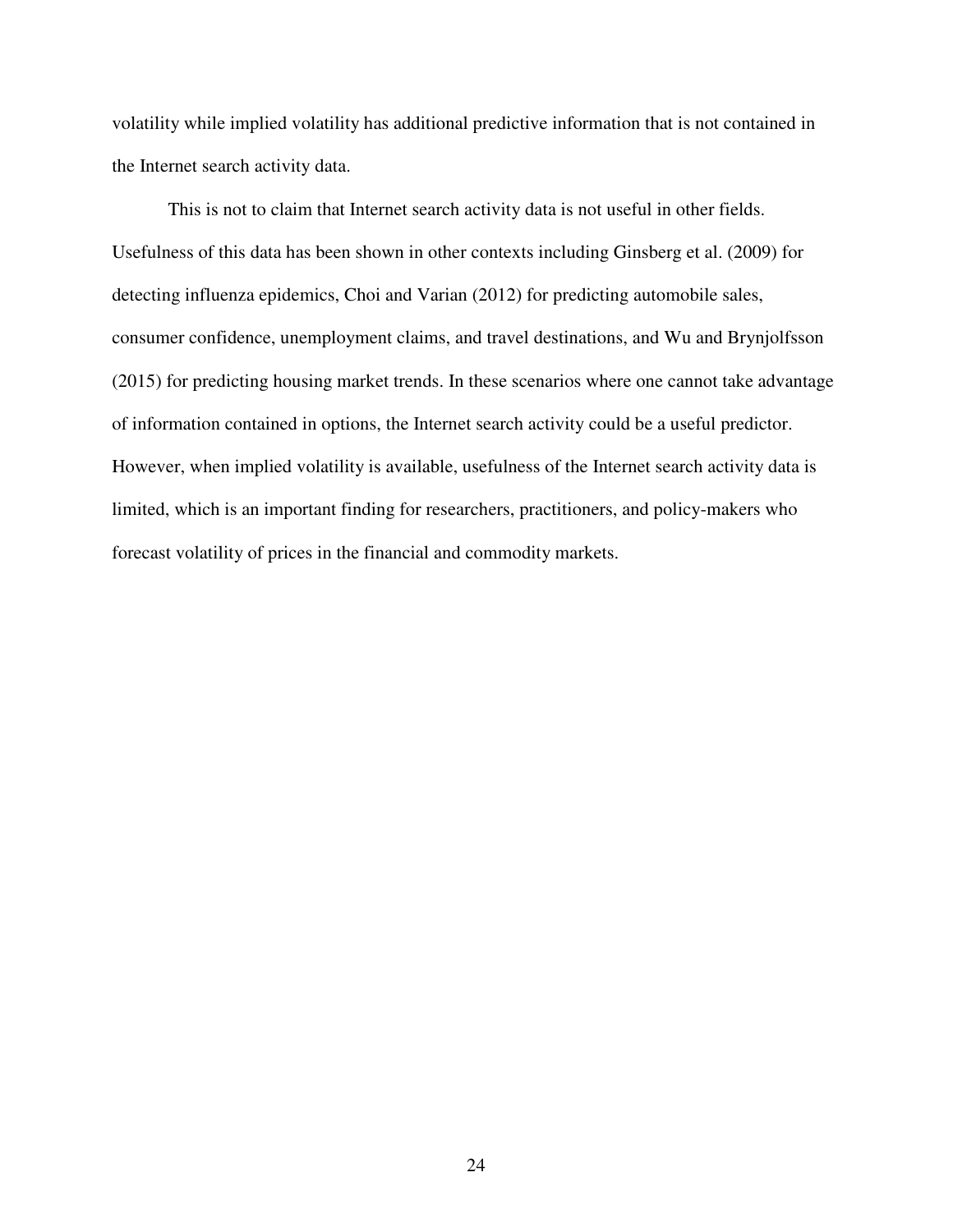## **References**

- Andersen, T. G., Bollerslev, T., and Diebold, F. X. (2007). Roughing it up: Including jump components in the measurement, modeling, and forecasting of return volatility, *The Review of Economics and Statistics* **89**(4), 701–720. https://doi.org/10.1162/rest.89.4.701.
- Andersen, T. G., Bollerslev, T., Diebold, F. X., and Labys, P. (2001). The distribution of realized exchange rate volatility. *Journal of the American Statistical Association* **96**(453), 42–55. https://doi.org/10.1198/016214501750332965.
- Andersen, T. G., Bollerslev, T., Diebold, F. X., and Labys, P. (2003). Modelling and forecasting realized volatility. *Econometrica* **71**(2), 579–625. https://doi.org/10.1111/1468- 0262.00418.
- Andersen, T. G., Bollerslev, T., and Meddahi, N. (2004). Analytical evaluation of volatility forecasts. *International Economic Review* **45**(4), 1079–1110. https://doi.org/10.1111/j.0020-6598.2004.00298.x.
- Andrei, D., and Hasler, M. (2015). Investor attention and stock market volatility, *Review of Financial Studies* **28**(1), 33–72. https://doi.org/10.1093/rfs/hhu059.
- Basak, G. K., Chan, N. H., and Palma, W. (2001). The approximation of long memory by an ARMA model. *Journal of Forecasting* **20**(6), 367–389. https://doi.org/10.1002/for.799.
- Bollerslev, T., Tauchen, G., and Zhou, H. (2009). Expected stock returns and variance risk premia. *The Review of Financial Studies* **22**(11), 4463–4492. https://doi.org/10.1093/rfs/hhp008.
- Brownlees, C., Engle R., and Kelly, B. (2012). A practical guide to volatility forecasting through calm and storm. *Journal of Risk* **14**(2), 3–22. https://doi.org/10.21314/JOR.2012.237.
- Busch, T., Christensen, B. J., and Nielsen, M. Ø. (2011). The role of implied volatility in forecasting future realized volatility and jumps in foreign exchange, stock, and bond markets. *Journal of Econometrics* **160**(1), 48–57. https://doi.org/10.1016/j.jeconom.2010.03.014.
- Choi, H., and Varian, H. (2012). Predicting the present with Google Trends. *Economic Record* **88**(s1), 2–9. https://doi.org/10.1111/j.1475-4932.2012.00809.x.
- Christensen, B. J., and Prabhala, N. R. (1998). The relation between implied and realized volatility. *Journal of Financial Economics* **50**(2), 125–150. https://doi.org/10.1016/S0304- 405X(98)00034-8.
- Christiansen, C., Schmeling, M., and Schrimpf, A. (2012). A comprehensive look at financial volatility prediction by economic variables. *Journal of Applied Econometrics* **27**(6), 956– 977. https://doi.org/10.1002/jae.2298.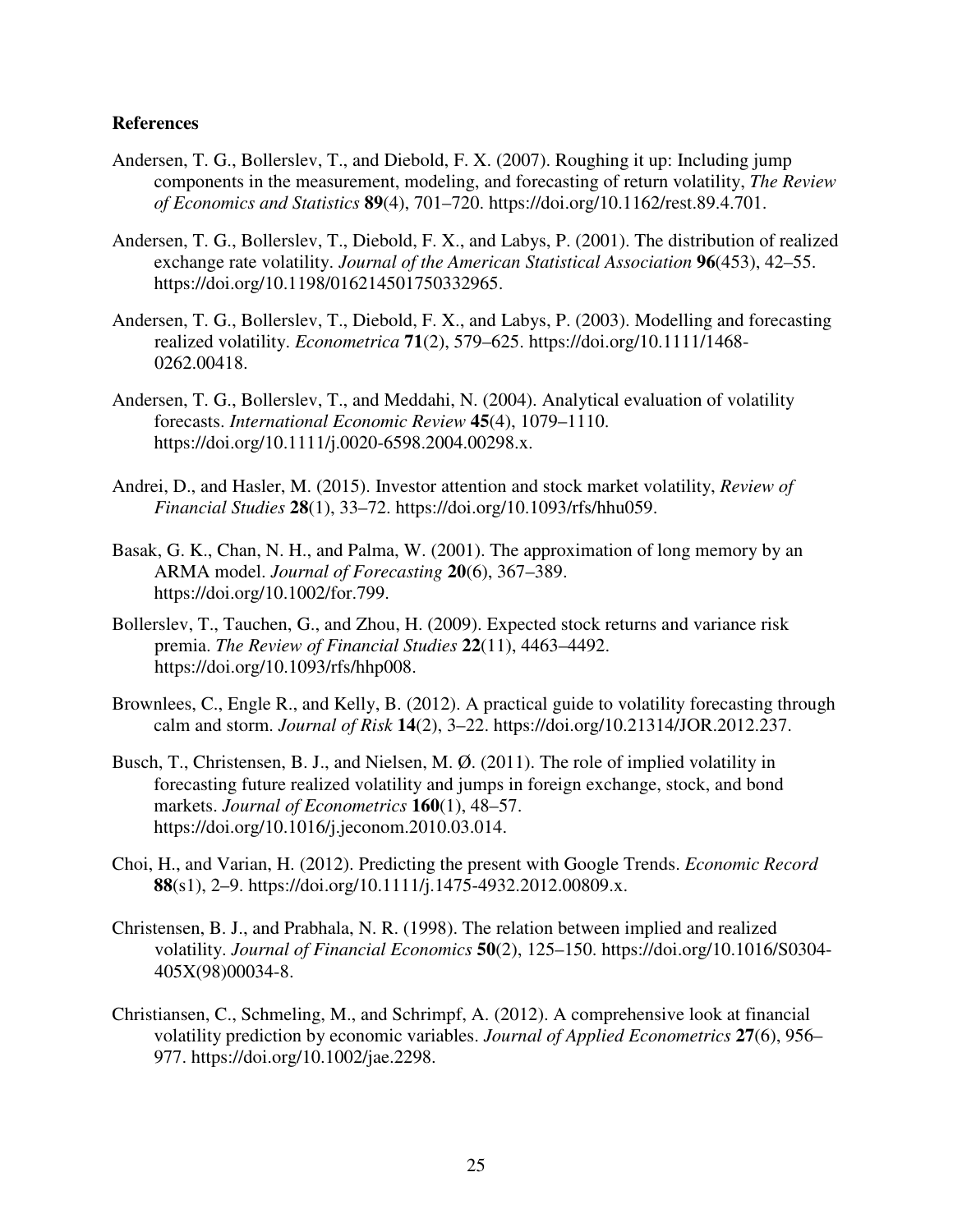- Chronopoulos, D. K., Papadimitriou, F.I., and Vlastakis, N. (2018). Information demand and stock return predictability. *Journal of International Money and Finance* **80**, 59–74. https://doi.org/10.1016/j.jimonfin.2017.10.001.
- Clark, T. E., and McCracken, M. W. (2001). Tests of equal forecast accuracy and encompassing for nested models. *Journal of Econometrics* **105**(1), 85–110. https://doi.org/10.1016/S0304-4076(01)00071-9.
- Cole, R. (1969). Data errors and forecasting accuracy, in J. A. Mincer (Ed.) *Economic Forecasts and Expectations: Analysis of Forecasting Behavior and Performance*, 47–82, NBER.
- Da, Z., Engelberg, J., and Gao, P. (2011). In search of attention. *Journal of Finance* **66**(5), 1461– 1499. https://doi.org/10.1111/j.1540-6261.2011.01679.x.
- Da, Z., Engelberg, J., and Gao, P. (2015). The sum of all FEARS: Investor sentiment and asset prices. *Review of Financial Studies* **28**(1), 1–32. https://doi.org/10.1093/rfs/hhu072.
- Darrat, A. F., Zhong, M., and Cheng, L. T. W. (2007). Intraday volume and volatility relations with and without public news. *Journal of Banking & Finance* **31**(9), 2711–2729. https://doi.org/10.1016/j.jbankfin.2006.11.019.
- Diebold, F. X., and Mariano, R. S. (1995). Comparing predictive accuracy. *Journal of Business & Economic Statistics* **13**(3), 253–263. https://doi.org/10.1080/07350015.1995.10524599.
- Dimpfl, T., and Jank, S. (2016). Can Internet search queries help to predict stock market volatility. *European Financial Management* **22**(2), 171–192. https://doi.org/10.1111/eufm.12058.
- Durbin, J. (1960). The fitting of time-series models. *Review of the International Statistical Institute* **28**(3), 233–244. https://doi.org/10.2307/1401322.
- Dzielinski, M. (2012). Measuring economic uncertainty and its impact on the stock market. *Finance Research Letters* **9**(3), 167–175. https://doi.org/10.1016/j.frl.2011.10.003.
- Fleming, J., Kirby, C., and Ostdiek, B. (2003). The economic value of volatility timing using "realized" volatility. *Journal of Financial Economics*, **67**(3), 473–509. https://doi.org/10.1016/S0304-405X(02)00259-3.
- French, F. and Roll, R. (1986). Stock return variances: The arrival of information and the reaction of traders. *Journal of Financial Economics*, **17**(1), 5–26. https://doi.org/10.1016/0304-405X(86)90004-8.
- Ginsberg, J., Mohebbi, M.H., Patel, R.S., Brammer, L., Smolinski, M.S., and Brilliant, L. (2009). Detecting influenza epidemics using search engine query data. *Nature* **457**, 1012–1015. https://doi.org/10.1038/nature0763410.1038/nature07634.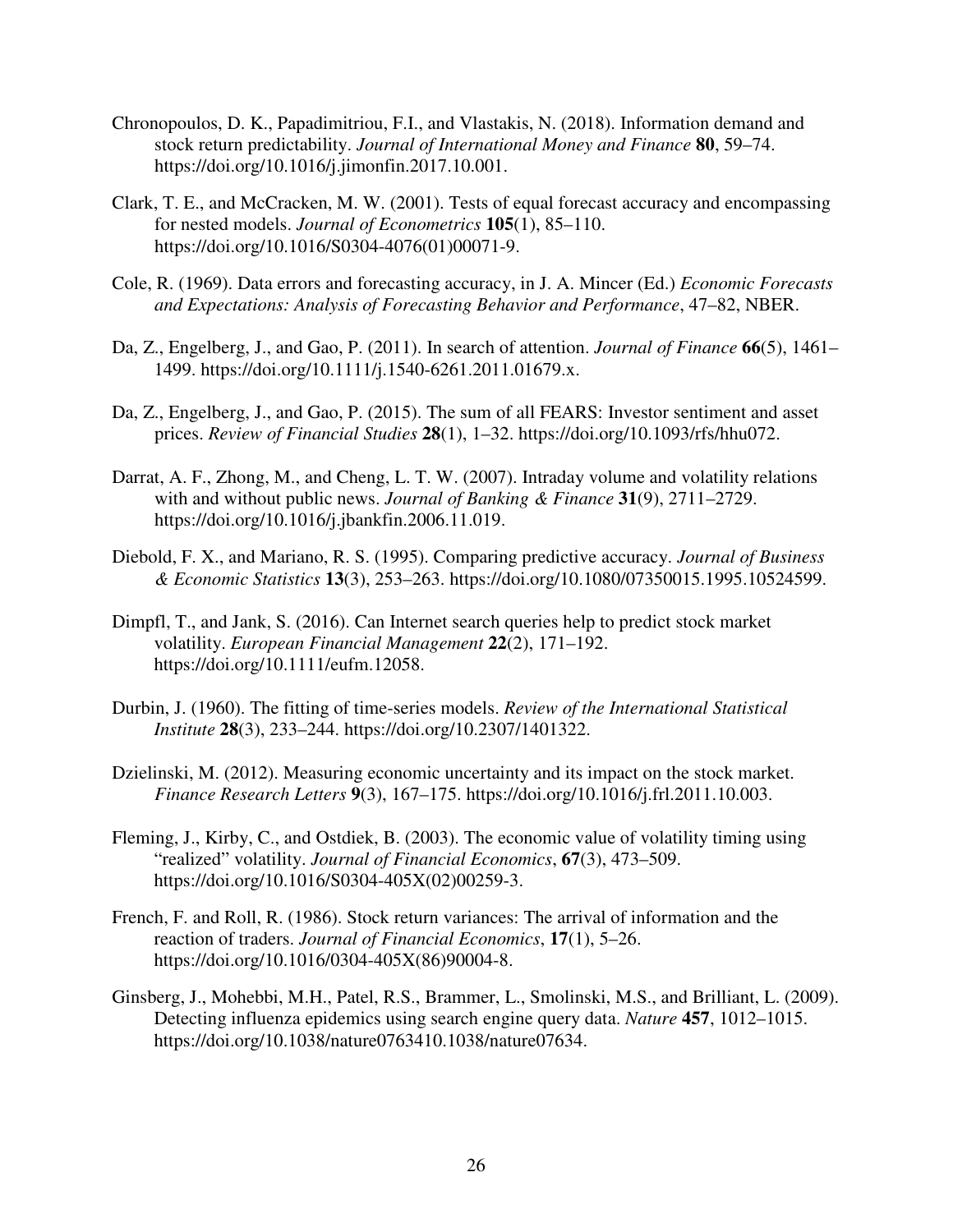- Goddard, J., Kita, A., and Wang, Q. (2015). Investor attention and FX market volatility. *Journal of International Financial Markets, Institutions & Money* **38**, 79–96. https://doi.org/10.1016/j.intfin.2015.05.001.
- Han, H., and Park, M. D. (2013). Comparison of realized measure and implied volatility in forecasting volatility. *Journal of Forecasting* **32**(6), 522-533. https://doi.org/10.1002/for.2253.
- Kalman, R. E. (1960). A new approach to linear filtering and prediction problems. *Transactions ASME Journal of Basic Engineering* **82**(1), 35-45. https://doi.org/10.1115/1.3662552.
- Kambouroudis, D. S., McMillan, D. G., and Tsakou, K. (2016). Forecasting stock return volatility: A comparison of GARCH, implied volatility, and realized volatility models. *Journal of Futures Markets* **36**(12), 1127–1163. https://doi.org/10.1002/fut.21783.
- Kim, C.-J., and Nelson, C. (1999). State-space models with regime switching. *MIT Press*, Cambridge, MA.
- Koreisha, S., and Pukkila, T. (1989). Fast linear estimation methods for vector autoregressive moving-average models. *Journal of Time Series Analysis* **10**(4), 325–339. https://doi.org/10.1111/j.1467-9892.1989.tb00032.x.
- Lamoureux, C. G., and Lastrapes, W. D. (1990). Heteroskedasticity in stock return data: Volume versus GARCH effects. *Journal of Finance* **45**(1), 221–229. https://doi.org/10.1111/j.1540- 6261.1990.tb05088.x.
- Lee, S. S., and Mykland, P. A. (2008). Jumps in financial markets: A new nonparametric test and jump dynamics. *Review of Financial Studies* **21**(6), 2535–2563. https://doi.org/10.1093/rfs/hhm056.
- Lella, A. (2016, March 16). Comscore Releases February 2016 U.S. Desktop Search Engine Rankings. Retrieved from https://www.comscore.com/Insights/Rankings/comScore-Releases-February-2016-US-Desktop-Search-Engine-Rankings.
- Marcellino, M. (2008). A Linear Benchmark for Forecasting GDP Growth and Inflation*? Journal of Forecasting* **27**(4), 304-340. https://doi.org/10.1002/for.1059.
- Meese, R. A., and Rogoff, K. (1983) Empirical exchange rate models of the seventies: Do they fit out of sample? *Journal of International Economics* **14**, 3–24. https://doi.org/10.1016/0022-1996(83)90017-X.
- Nelson, C. R. (1972). The prediction performance of the FRB-MIT-PENN model of the U.S. economy. *American Economic Review* **62**(5), 902–917.
- Patton, A. (2011). Volatility forecast comparison using imperfect volatility proxies. *Journal of Econometrics* **160**(1), 246–256. https://doi.org/10.1016/j.jeconom.2010.03.034.
- Phillips, P. C. B., and Perron, P. (1988). Testing for a unit root in time series regression. *Biometrika* **75**(2), 335–346. https://doi.org/10.1093/biomet/75.2.335.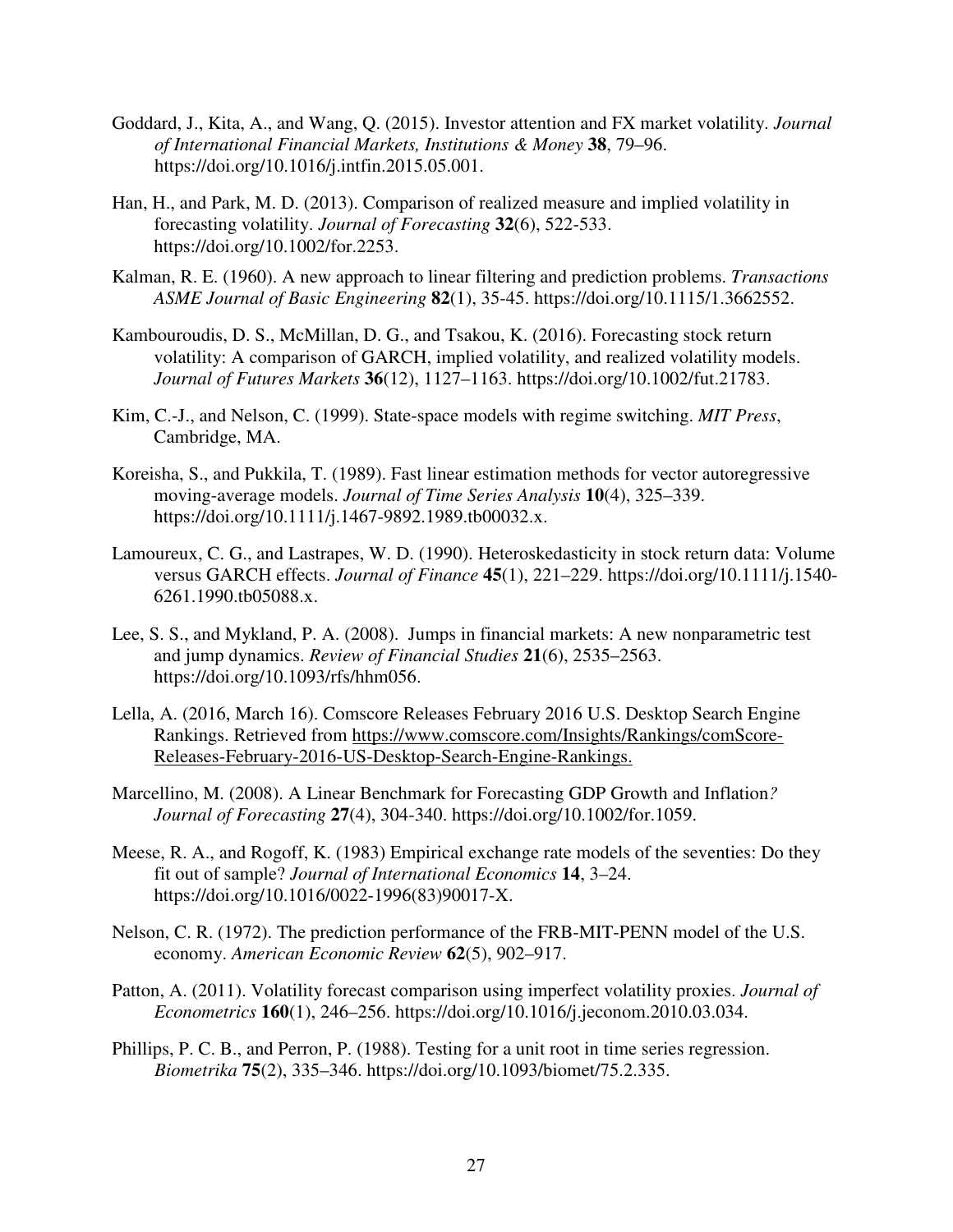- Rossi, B., and Inoue, A. (2012). Out-of-sample forecast tests robust to the choice of window size. *Journal of Business & Economic Statistics* **30**(3), 432–453. https://doi.org/10.1080/07350015.2012.693850.
- Smith, G. P. (2012). Google Internet search activity and volatility prediction in the market for foreign currency. *Finance Research Letters* **9**(2), 103–110. https://doi.org/10.1016/j.frl.2012.03.003.
- Szakmary, A., Ors, E., Kim, J. K., and Davidson, W. N. III (2003). The predictive power of implied volatility: Evidence from 35 futures markets. *Journal of Banking & Finance* **27**(11), 2151–2175. https://doi.org/10.1016/S0378-4266(02)00323-0.
- Vlastakis, N., and Markellos, R. N. (2012). Information demand and stock market volatility. *Journal of Banking & Finance* **36**(6), 1808–1821. https://doi.org/10.1016/j.jbankfin.2012.02.007.
- Vozlyublennaia, N. (2014). Investor attention, index performance, and return predictability. *Journal of Banking & Finance* **41**, 17–35. https://doi.org/10.1016/j.jbankfin.2013.12.010.
- Wu, L., and Brynjolfsson, E. (2015). The future of prediction: How Google searches foreshadow housing prices and sales. *Economic Analysis of the Digital Economy.* Eds. Avi Goldfarb, Shane Greenstein and Catherine Tucker. Chicago: University of Chicago Press. 89–118.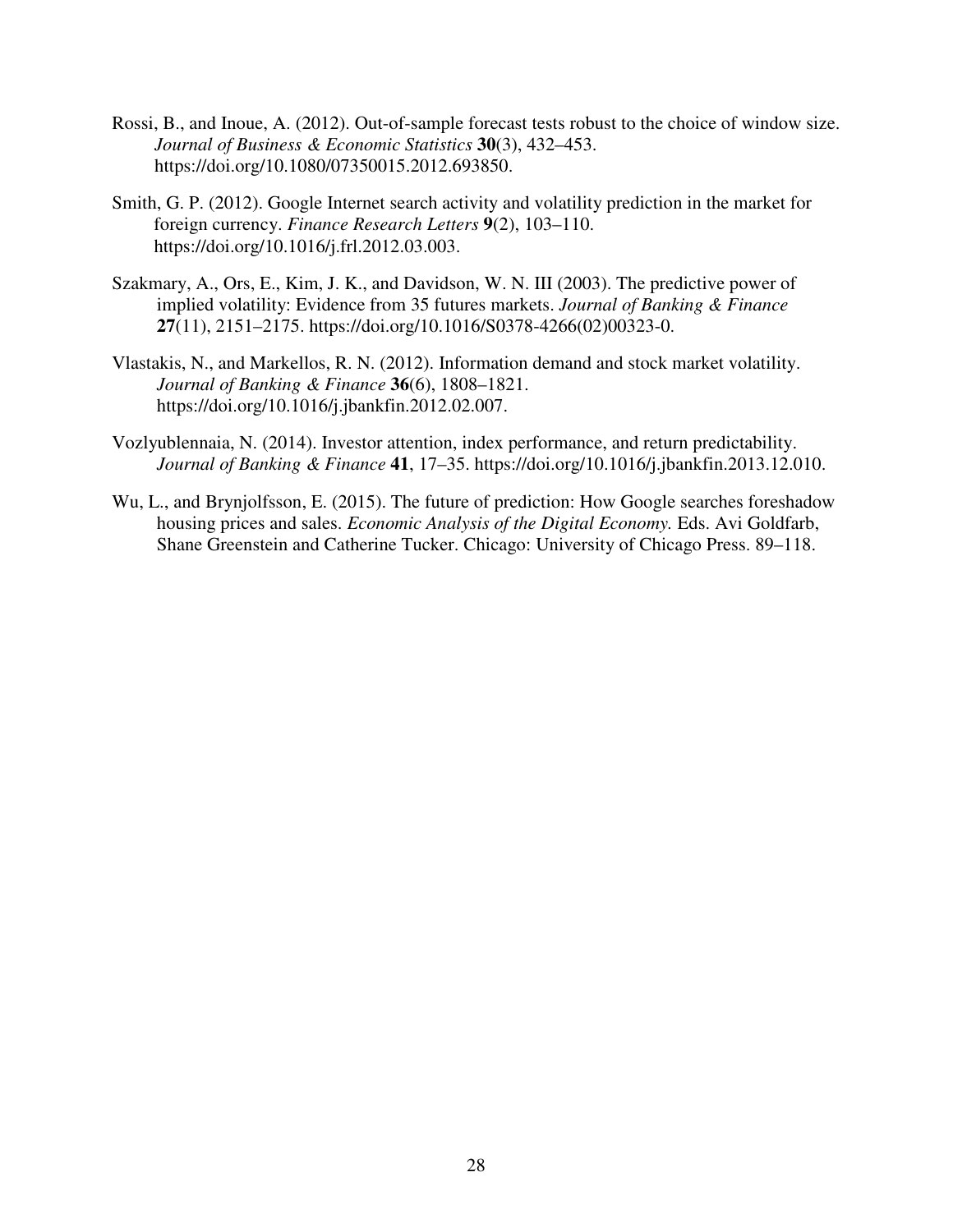#### **Table 1 Unit Root Test and Correlations**

|                     | S&P 500       | <b>DJIA</b>   | Euro          | Canadian<br>Dollar                                                                        | Gold                      | Crude Oil     |
|---------------------|---------------|---------------|---------------|-------------------------------------------------------------------------------------------|---------------------------|---------------|
| Google Trends SVI   | $-8.10(0.00)$ | $-5.64(0.00)$ | $-4.69(0.00)$ | $-3.95(0.00)$                                                                             | $-4.28(0.00)$             | $-3.52(0.00)$ |
| Realized volatility | $-7.21(0.00)$ | $-7.36(0.00)$ | $-6.40(0.00)$ | $-5.04(0.00)$                                                                             | $-9.95(0.00)$             | $-4.87(0.00)$ |
| Trading volume      | $-9.33(0.00)$ | $-8.27(0.00)$ | $-6.87(0.00)$ |                                                                                           | $-5.38(0.00) -5.16(0.00)$ | $-4.66(0.00)$ |
| Return              |               |               |               | $-26.29(0.00)$ $-26.60(0.00)$ $-24.16(0.00)$ $-25.77(0.00)$ $-25.23(0.00)$ $-25.63(0.00)$ |                           |               |
| Implied volatility  | $-3.79(0.00)$ | $-3.78(0.00)$ | $-6.02(0.00)$ | $-4.06(0.00)$                                                                             | $-5.63(0.00)$             | $-3.19(0.02)$ |
| N                   | 608           | 608           | 608           | 608                                                                                       | 514                       | 514           |

Panel B. Correlations of Google Search Activity with Other Variables

|                     | S&P 500       | <b>DJIA</b>   | Euro          | Canadian<br>Dollar | Gold          | Crude Oil     |
|---------------------|---------------|---------------|---------------|--------------------|---------------|---------------|
| Correlation with:   |               |               |               |                    |               |               |
| Realized volatility | 0.33(0.00)    | 0.75(0.00)    | 0.65(0.00)    | 0.51(0.00)         | 0.59(0.00)    | 0.79(0.00)    |
| Trading volume      | 0.16(0.00)    | 0.14(0.00)    | 0.49(0.00)    | $-0.46(0.00)$      | 0.65(0.00)    | 0.15(0.00)    |
| Return              | $-0.10(0.02)$ | $-0.13(0.00)$ | $-0.14(0.00)$ | $-0.02(0.69)$      | $-0.05(0.30)$ | $-0.18(0.00)$ |
| Implied volatility  | 0.25(0.00)    | 0.76(0.00)    | 0.65(0.00)    | 0.47(0.00)         | 0.52(0.00)    | 0.77(0.00)    |
| N                   | 608           | 608           | 608           | 608                | 514           | 514           |

Panel A shows results of the Phillips and Perron (1988) unit root test. The null hypotheses is that the variable contains a unit root. Panel B shows correlations of Google search activity with realized volatility, trading volume, returns, and implied volatility. Log transformation is used for the Google Trends search volume index, realized volatility, trading volume and implied volatility. *p*-values are shown in parentheses. Bold text indicates statistical significance at 5% level. The beginning of the sample period is January 4, 2004 for S&P 500, DJIA, Euro, and Canadian dollar, and October 23, 2005 for gold and crude oil. The end of the sample period is August 28, 2015 for all markets. N indicates the number of observations measured in weeks.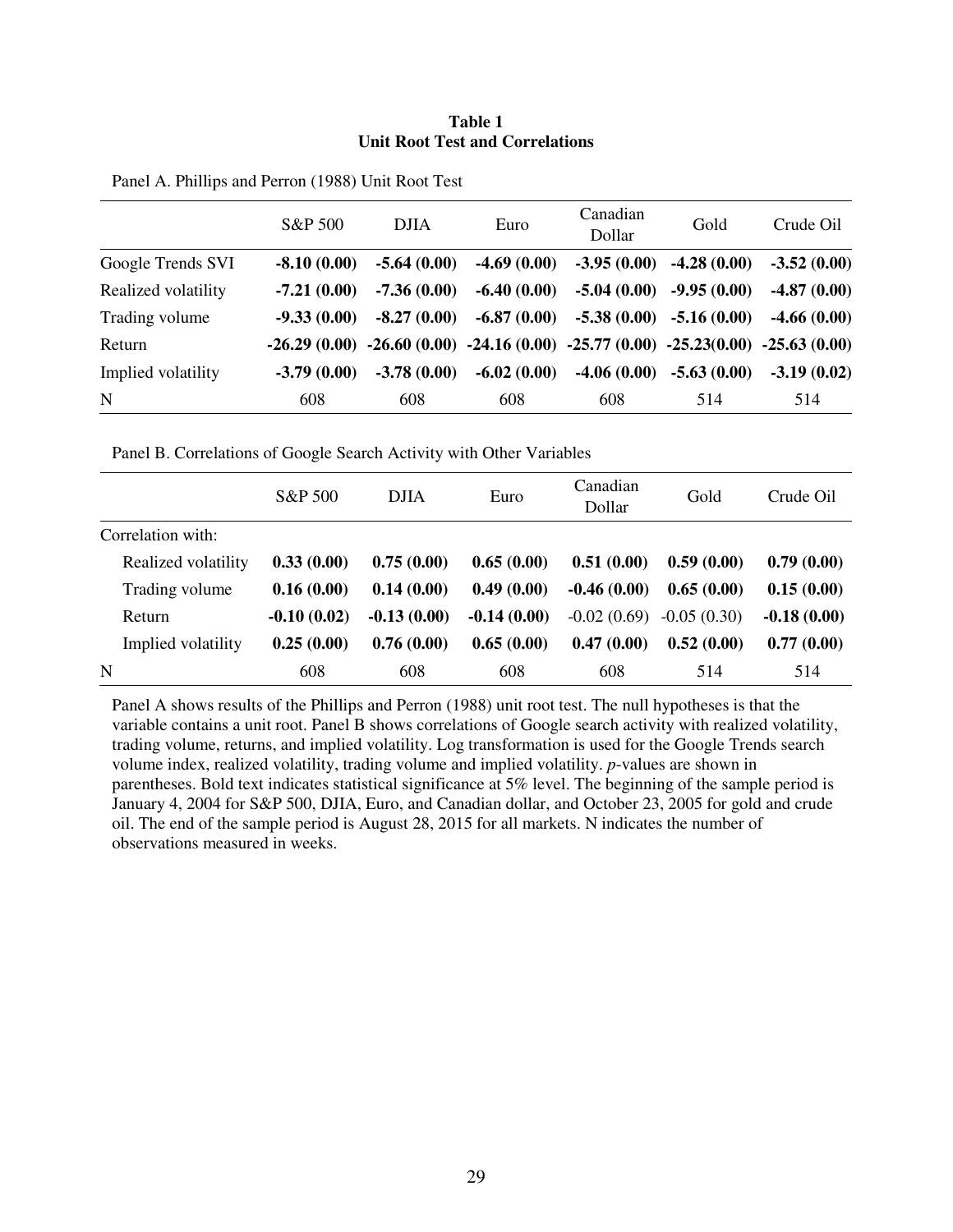| <b>Granger Causality Tests</b>  |                            |             |                         |                    |             |             |  |  |
|---------------------------------|----------------------------|-------------|-------------------------|--------------------|-------------|-------------|--|--|
|                                 | S&P 500                    | <b>DJIA</b> | Euro                    | Canadian<br>Dollar | Gold        | Crude Oil   |  |  |
|                                 | Panel A: Without IV in VAR |             |                         |                    |             |             |  |  |
| $GT \rightarrow RV$             | 4.5(0.10)                  | 16.1(0.00)  | 17.7(0.00)              | 11.0(0.00)         | 21.4(0.00)  | 39.1(0.00)  |  |  |
| $RV \rightarrow GT$             | 5.2(0.07)                  | 8.1(0.02)   | 3.2(0.20)               | 3.5(0.17)          | 10.9(0.00)  | 13.1(0.00)  |  |  |
| $GT \rightarrow$ Trading volume | 9.2(0.01)                  | 1.8(0.40)   | 10.9(0.00)              | 4.0(0.13)          | 22.2(0.00)  | 15.1(0.00)  |  |  |
| Trading volume $\rightarrow$ GT | 11.0(0.00)                 | 13.9(0.00)  | 0.5(0.77)               | 7.5(0.02)          | 5.7(0.06)   | 2.7(0.25)   |  |  |
| $GT \rightarrow Return$         | 6.4(0.04)                  | 5.1(0.08)   | 2.7(0.26)               | 0.5(0.79)          | 1.5(0.47)   | 8.8(0.01)   |  |  |
| $Return \rightarrow GT$         | 17.2(0.00)                 | 29.8(0.00)  | 6.2(0.05)               | 0.5(0.78)          | 13.3(0.00)  | 0.2(0.92)   |  |  |
|                                 |                            |             | Panel B: With IV in VAR |                    |             |             |  |  |
| $IV \rightarrow RV$             | 149(0.00)                  | 128(0.00)   | 243 (0.00)              | 162(0.00)          | 110(0.00)   | 74.1 (0.00) |  |  |
| $RV \rightarrow IV$             | 2.3(0.32)                  | 3.9(0.14)   | 14.1(0.00)              | 21.4(0.00)         | 8.6(0.01)   | 11.1(0.00)  |  |  |
| $GT \rightarrow RV$             | 4.8(0.09)                  | 1.0(0.61)   | 1.4(0.50)               | 3.3(0.20)          | 9.8(0.01)   | 28.5(0.00)  |  |  |
| $RV \rightarrow GT$             | 5.6(0.06)                  | 2.7(0.26)   | 39.8 (0.00)             | 11.9(0.00)         | 27.2 (0.00) | 33.6 (0.00) |  |  |
| $GT \rightarrow IV$             | 4.8(0.09)                  | 11.1(0.00)  | 5.6(0.06)               | 2.4(0.30)          | 8.6(0.01)   | 14.3(0.00)  |  |  |
| $IV \rightarrow GT$             | 37.6 (0.00)                | 48.3 (0.00) | 61.0(0.00)              | 20.4(0.00)         | 25.0(0.00)  | 41.7(0.00)  |  |  |
| $GT \rightarrow$ Trading volume | 6.5(0.04)                  | 8.0(0.02)   | 4.7(0.10)               | 5.7(0.06)          | 15.5(0.00)  | 8.9(0.01)   |  |  |
| Trading volume $\rightarrow$ GT | 16.0(0.00)                 | 12.7(0.00)  | 1.1(0.59)               | 9.8(0.01)          | 9.7(0.01)   | 1.3(0.52)   |  |  |
| $GT \rightarrow Return$         | 6.4(0.04)                  | 5.2(0.07)   | 1.5(0.47)               | 0.5(0.78)          | 1.5(0.48)   | 8.5(0.01)   |  |  |
| $Return \rightarrow GT$         | 1.1(0.59)                  | 2.9(0.24)   | 3.3(0.19)               | 0.3(0.85)          | 8.9(0.01)   | 1.0(0.62)   |  |  |
| $\mathbf N$                     | 606                        | 606         | 606                     | 606                | 512         | 512         |  |  |

**Table 2** 

The table shows Wald test statistics of VAR Granger causality tests. Logs are used for realized volatility (RV), trading volume, Google Trends search volume index (GT), and implied volatility (IV). The VAR specification includes two lags of all variables. To save space, only the relations most important to our analysis are shown; the other relations are available upon request. *p*-values are shown in parentheses. Bold text indicates statistical significance at 5% level. The beginning of the sample period is January 4, 2004 for S&P 500, DJIA, Euro, and Canadian dollar, and October 23, 2005 for gold and crude oil. The end of the sample period is August 28, 2015 for all markets. N indicates the number of observations measured in weeks.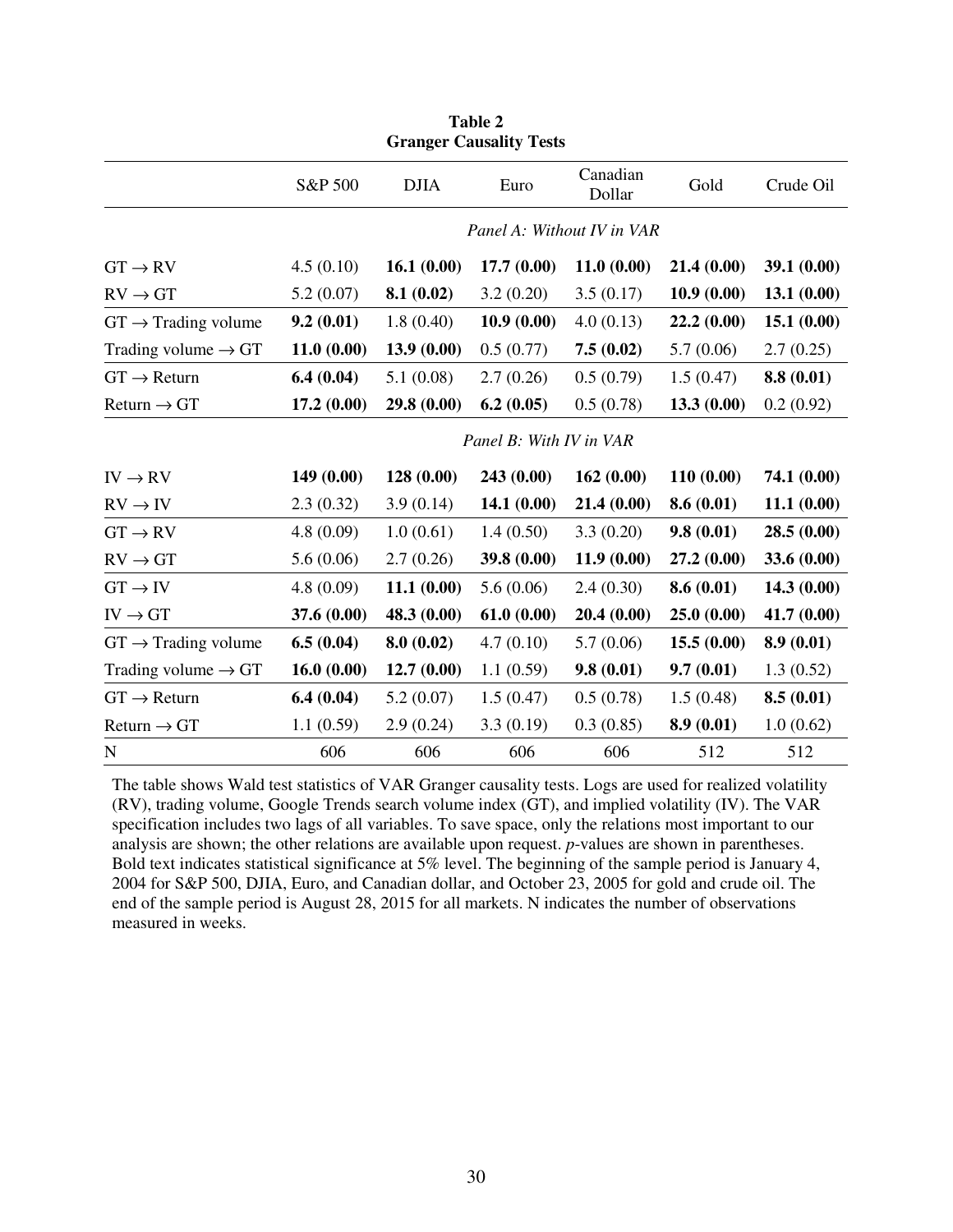| <b>NOTE RAHOS TOI RUALIZU VOIAUHU</b>                         |         |             |      |                    |      |           |  |
|---------------------------------------------------------------|---------|-------------|------|--------------------|------|-----------|--|
|                                                               | S&P 500 | <b>DJIA</b> | Euro | Canadian<br>Dollar | Gold | Crude Oil |  |
| Benchmark model comprising RV, Trading Volume, and Return     |         |             |      |                    |      |           |  |
| Benchmark model + GT                                          | 0.99    | 0.97        | 0.97 | 0.98               | 0.96 | 0.93      |  |
| Benchmark model + IV                                          | 0.80    | 0.80        | 0.69 | 0.78               | 0.80 | 0.85      |  |
| Benchmark model $+ GT + IV$                                   | 0.79    | 0.80        | 0.69 | 0.77               | 0.79 | 0.81      |  |
| Benchmark model comprising RV, Trading Volume, Return, and IV |         |             |      |                    |      |           |  |
| Benchmark model + GT                                          | 0.99    | 1.00        | 1.00 | 0.99               | 0.98 | 0.95      |  |
| N                                                             | 606     | 606         | 606  | 606                | 512  | 512       |  |

**Table 3 MSPE Ratios for Realized Volatility** 

This table shows the ratios of in-sample mean square prediction errors (MSPEs) of alternative models for realized volatility. The denominator of the ratio is the MSPE of realized volatility computed from the restricted (or benchmark) VAR. The numerator of the ratio is the MSPE of realized volatility computed from the unrestricted VAR that, in addition to the variables included in the benchmark model, contains variables listed in the first column of the table. Logs are used for realized volatility (RV), trading volume, Google Trends search volume index (GT), and implied volatility (IV). The beginning of the sample period is January 4, 2004 for S&P 500, DJIA, Euro, and Canadian dollar, and October 23, 2005 for gold and crude oil. The end of the sample period is August 28, 2015 for all markets. N indicates the number of observations measured in weeks.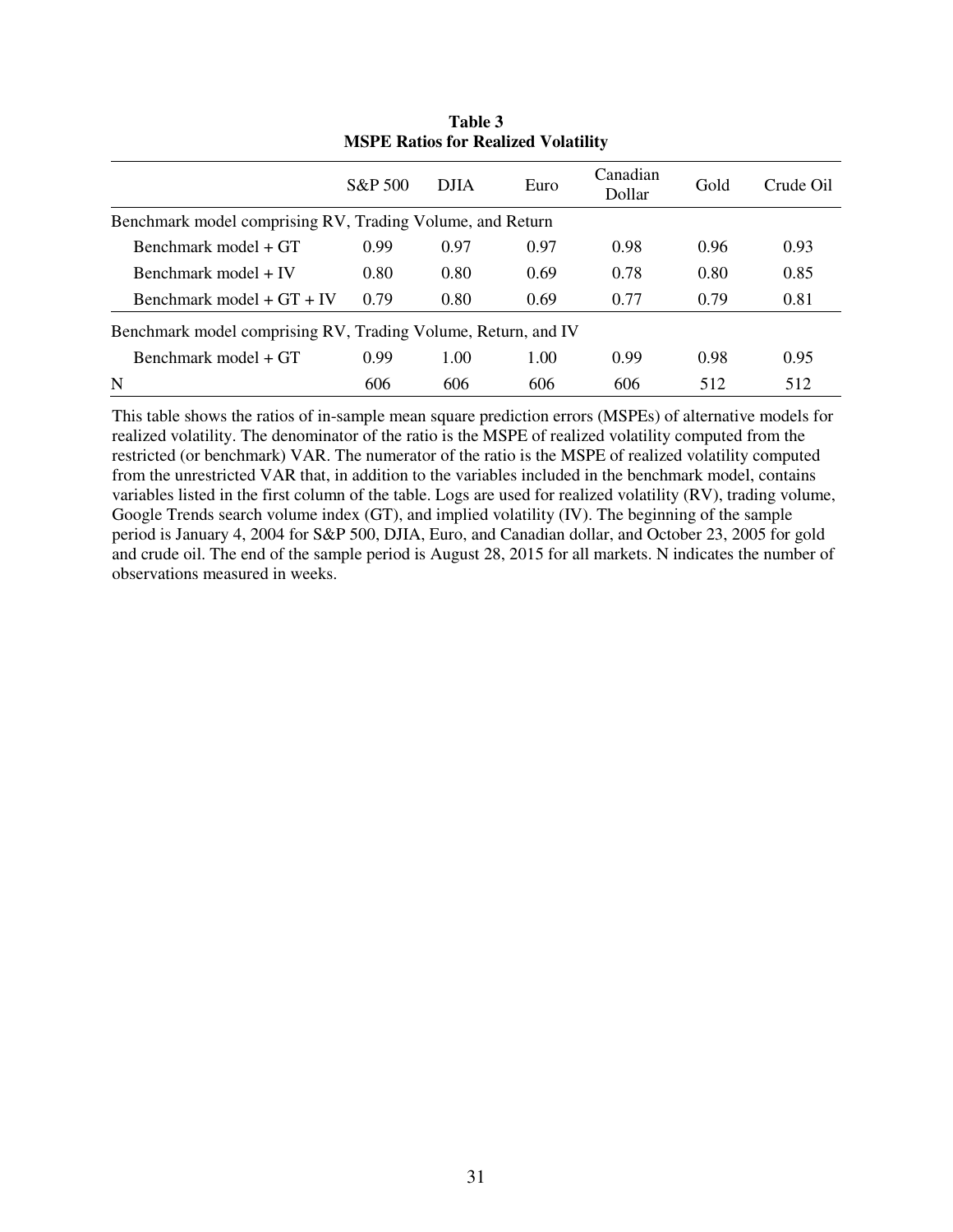|                        | S&P 500 | <b>DJIA</b>          | Euro    | Canadian<br>Dollar | Gold   | Crude Oil |
|------------------------|---------|----------------------|---------|--------------------|--------|-----------|
|                        |         | Panel A: Ave-ENC     |         |                    |        |           |
| $AR2 + return$         | 23.34   | 24.49                | 2.03    | 4.65               | 2.14   | 0.17      |
| $AR2 + trading$ volume | 1.52    | $-1.11$              | 3.54    | 7.47               | 9.01   | 14.19     |
| $AR2 + GT$             | $-0.16$ | 4.72                 | 8.57    | 5.83               | 6.35   | 18.45     |
| $AR2 + IV$             | 104.66  | 94.35                | 156.32  | 111.18             | 67.84  | 43.34     |
| $AR2 + IV + GT^*$      | 1.91    | $-0.96$              | $-0.57$ | 4.20               | 5.10   | 12.29     |
|                        |         | Panel B: Sup-ENC     |         |                    |        |           |
| $AR2 + return$         | 44.85   | 45.81                | 3.24    | 8.24               | 8.39   | 0.94      |
| $AR2 + trading$ volume | 2.69    | 1.45                 | 4.85    | 10.38              | 20.74  | 29.74     |
| $AR2 + GT$             | 0.30    | 9.02                 | 11.83   | 8.56               | 22.58  | 31.92     |
| $AR2 + IV$             | 161.54  | 148.38               | 233.01  | 161.08             | 118.02 | 74.31     |
| $AR2 + IV + GT^*$      | 2.90    | $-0.30$              | 0.07    | 6.18               | 13.14  | 20.83     |
|                        |         | Panel C: MSPE Ratios |         |                    |        |           |
| $AR2 + return$         | 0.92    | 0.91                 | 0.99    | 0.98               | 1.01   | 1.00      |
| $AR2 + trading$ volume | 0.99    | 1.02                 | 0.98    | 0.95               | 0.97   | 0.95      |
| $AR2 + GT$             | 1.00    | 0.99                 | 0.96    | 0.97               | 1.00   | 0.91      |
| $AR2 + IV$             | 0.70    | 0.71                 | 0.63    | 0.71               | 0.79   | 0.85      |
| $AR2 + IV + GT^*$      | 0.99    | 1.01                 | 1.01    | 0.99               | 0.99   | 0.93      |

**Table 4 Encompassing Tests and MSPE Ratios** 

Panel A shows the average (Ave-ENC) and Panel B shows the supremum (Sup-ENC) of recursive encompassing tests on logs of the realized volatilities. Panel C shows the ratio of the unrestricted model average mean square prediction error (MSPE) to the restricted benchmark model average MSPE. The benchmark model used for the first four rows is AR2. \* indicates that AR2 + IV was used as the benchmark model to compute the numbers. Logs are used for Google Trends search volume index (GT), implied volatility (IV), realized volatility, and trading volume. All predictors have two lags. 15% trimming is used on both sides of the sample. Bold text indicates statistical significance at 5% level based on critical values from Table 2b of Rossi and Inoue (2012) (10%, 5%, and 1% critical values for the Ave-ENC tests with two additional variables are 1.315, 2.019, and 3.644, respectively, and the 10%, 5% and 1% critical values for the Sup-ENC tests with two additional variables are 3.122, 4.313, and 7.243, respectively.)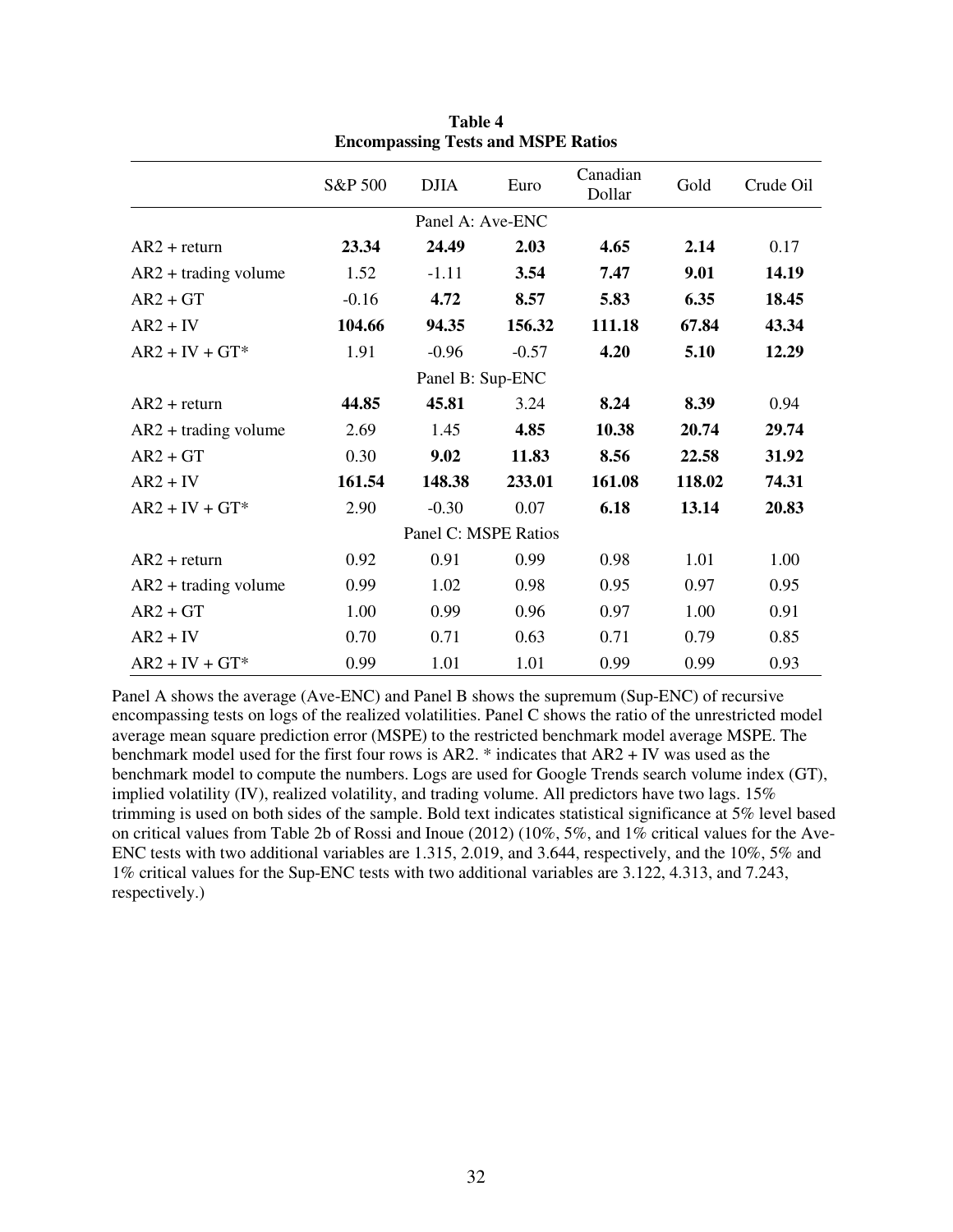|                         | S&P 500 | <b>DJIA</b>          | Euro    | Canadian<br>Dollar | Gold   | Crude Oil |
|-------------------------|---------|----------------------|---------|--------------------|--------|-----------|
|                         |         | Panel A: Ave-ENC     |         |                    |        |           |
| $ARMA + return$         | 25.10   | 25.92                | 2.29    | 4.83               | 1.07   | 0.83      |
| ARMA + trading volume   | 0.99    | $-1.25$              | 4.04    | 5.34               | 8.66   | 16.61     |
| $ARMA + GT$             | 0.05    | 4.10                 | 9.93    | 5.48               | 7.48   | 20.50     |
| $ARMA + IV$             | 101.98  | 92.08                | 146.84  | 108.15             | 64.03  | 39.99     |
| $ARMA + IV + GT*$       | 1.91    | $-0.95$              | $-0.34$ | 4.07               | 5.30   | 13.36     |
|                         |         | Panel B: Sup-ENC     |         |                    |        |           |
| $ARMA + return$         | 48.18   | 48.48                | 3.44    | 8.50               | 6.96   | 1.66      |
| ARMA + trading volume   | 2.03    | 0.97                 | 5.31    | 7.57               | 21.20  | 33.54     |
| $ARMA + GT$             | 0.50    | 7.94                 | 13.70   | 8.27               | 24.53  | 35.16     |
| $ARMA + IV$             | 157.19  | 144.54               | 216.22  | 153.24             | 111.79 | 69.08     |
| $ARMA + IV + GT*$       | 2.96    | $-0.33$              | 0.23    | 6.05               | 13.48  | 22.35     |
|                         |         | Panel C: MSPE Ratios |         |                    |        |           |
| $ARMA + return$         | 0.91    | 0.90                 | 0.99    | 0.98               | 1.02   | 0.99      |
| $ARMA + trading volume$ | 1.00    | 1.02                 | 0.97    | 0.97               | 0.97   | 0.94      |
| $ARMA + GT$             | 1.00    | 0.99                 | 0.95    | 0.97               | 1.00   | 0.90      |
| $ARMA + IV$             | 0.70    | 0.72                 | 0.64    | 0.71               | 0.80   | 0.86      |
| $ARMA + IV + GT*$       | 0.99    | 1.01                 | 1.00    | 0.99               | 0.99   | 0.93      |

**Table 5 Encompassing Tests and MSPE Ratios with ARMA(1,1)** 

Panel A shows the average (Ave-ENC) and Panel B shows the supremum (Sup-ENC) of recursive encompassing tests on logs of the realized volatilities. Panel C shows the ratio of the unrestricted model average mean square prediction error (MSPE) to the restricted benchmark model average MSPE. The benchmark model used for the first four rows is  $ARMA(1,1)$ . \* indicates that  $ARMA(1,1)$  + IV was used as the benchmark model. Logs are used for Google Trends search volume index (GT), implied volatility (IV), realized volatility, and trading volume. All predictors have two lags. 15% trimming is used on both sides of the sample. Bold text indicates statistical significance at 5% level based on critical values from Table 2b of Rossi and Inoue (2012) (10%, 5%, and 1% critical values for the Ave-ENC tests with two additional variables are 1.315, 2.019, and 3.644, respectively, and the 10%, 5% and 1% critical values for the Sup-ENC tests with two additional variables are 3.122, 4.313, and 7.243, respectively.)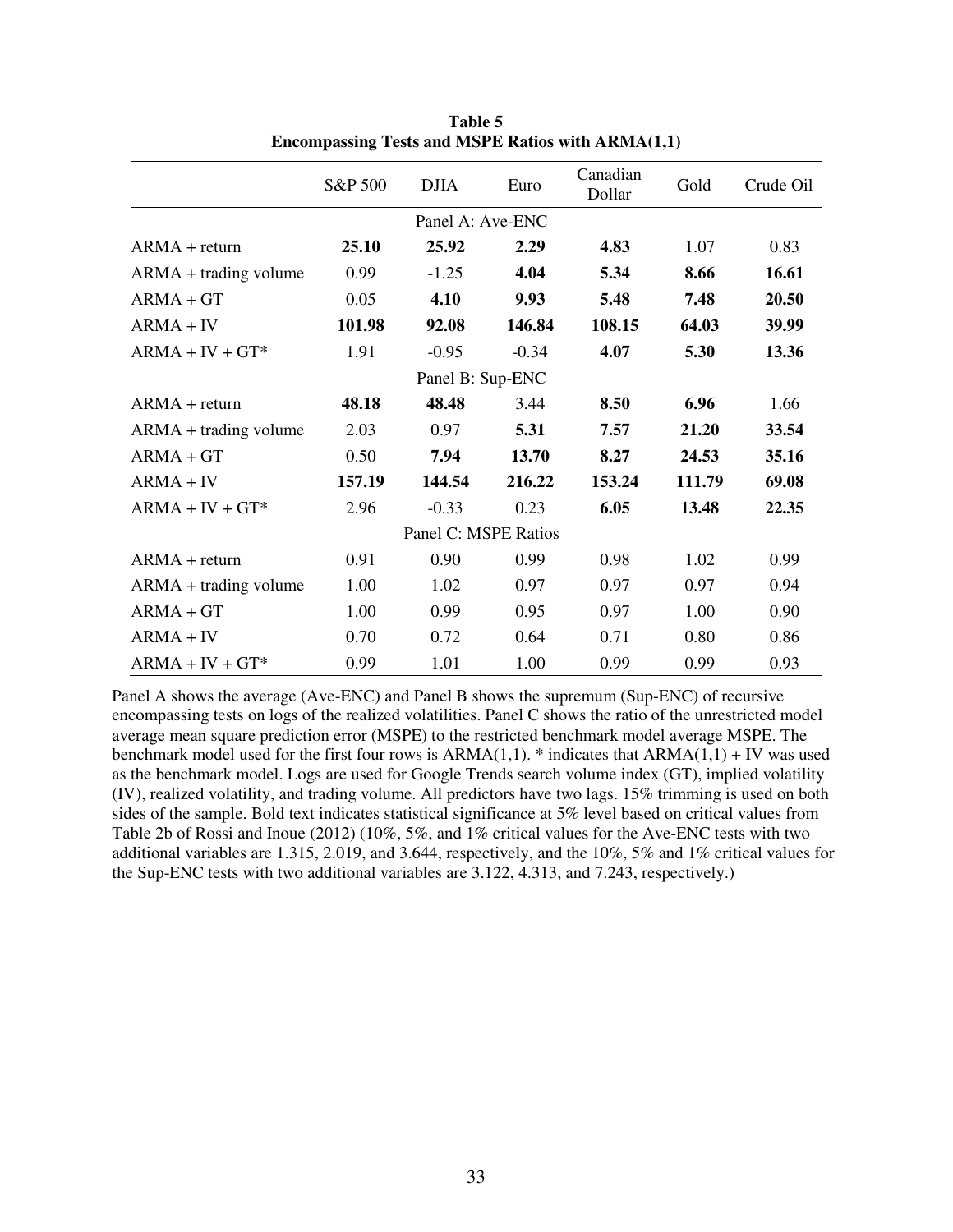| Table 6<br><b>Volatility Error Reduction</b>    |                    |             |                                                                                                          |                    |                    |                    |  |
|-------------------------------------------------|--------------------|-------------|----------------------------------------------------------------------------------------------------------|--------------------|--------------------|--------------------|--|
|                                                 | S&P 500            | <b>DJIA</b> | Euro                                                                                                     | Canadian Dollar    | Gold               | Crude Oil          |  |
| Model 1: $AR2 + GT$<br>Model 2: $AR2 + IV$      |                    |             | $(13.70\%, 18.05\%)$ $(12.21\%, 16.04\%)$ $(17.11\%, 20.09\%)$ $(11.66\%, 13.57\%)$ $(11.11\%, 13.62\%)$ |                    |                    | $(2.87\%, 3.47\%)$ |  |
| Model 1: $AR2 + IV$<br>Model 2: $AR2 + IV + GT$ | $(0.45\%, 0.60\%)$ |             | $(-0.25\%, -0.33\%)$ $(-0.43\%, -0.51\%)$                                                                | $(0.94\%, 1.10\%)$ | $(0.38\%, 0.47\%)$ | $(2.55\%, 3.06\%)$ |  |

This table shows reductions in forecast error for realized volatility computed as: Volatility error reduction  $\frac{x_{\text{model2},i} - \hat{\sigma}_{\text{mean}}}{x_{\text{model1},i} - \hat{\sigma}_{\text{mean}}},$  where  $i \in$ 

 ${under, over}$ , Model 1 and Model 2 are alternative volatility forecasting models, x represents typical underestimate or overestimate of volatility based on the given model, and  $\hat{\sigma}_{mean}$  is the average annualized realized standard deviation for the second half of the sample period. GT is the Google Trends search volume index, and IV is implied volatility. The beginning of the sample period is January 4, 2004 for S&P 500, DJIA, Euro and Canadian dollar, and October 23, 2005 for gold and crude oil. The end of the sample period is August 28, 2015 for all markets.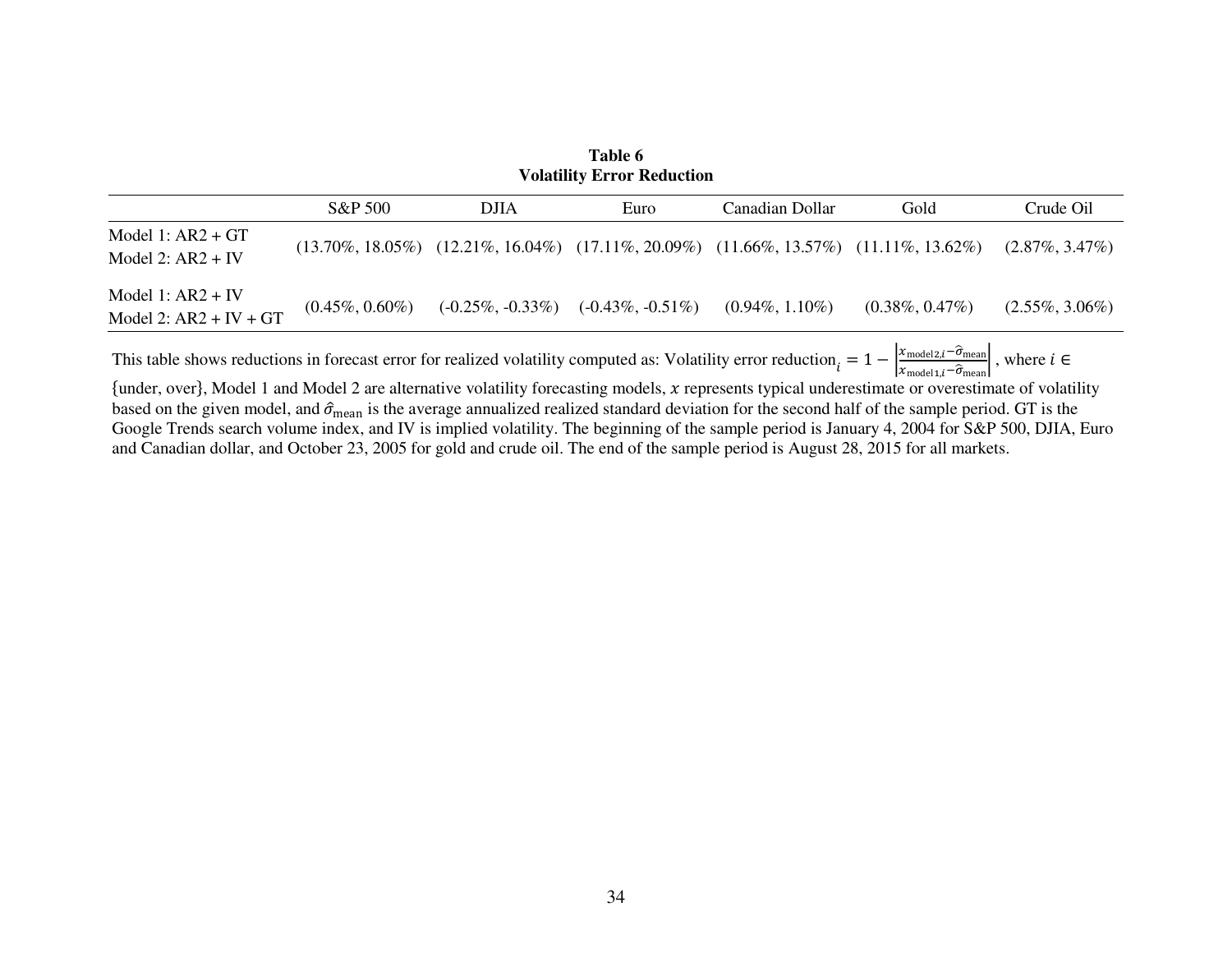| Market          | $V(u_{IV})$ | $V(u_{GT})$ | $Corr(u_{IV}, u_{GT})$ | $V(u^c)$<br>$V(u_{IV})$ | $V(u^c)$<br>$V(u_{GT})$ |
|-----------------|-------------|-------------|------------------------|-------------------------|-------------------------|
| S&P 500         | 0.017       | 0.020       | 0.161                  | 0.179                   | 0.145                   |
| <b>DJIA</b>     | 0.016       | 0.043       | 0.375                  | 0.622                   | 0.226                   |
| Euro            | 0.020       | 0.007       | 0.404                  | 0.246                   | 0.663                   |
| Canadian Dollar | 0.014       | 0.011       | 0.269                  | 0.235                   | 0.309                   |
| Gold            | 0.023       | 0.016       | 0.433                  | 0.360                   | 0.520                   |
| Crude Oil       | 0.017       | 0.031       | 0.378                  | 0.517                   | 0.277                   |

**Table 7 Variances and Shares of Implied Volatility and Google Trends Search Volume Residuals** 

 $V(u_{IV})$  shows the variances of residuals of implied volatility from the five-variable VAR with two lags described in Section 3.1. Similarly,  $V(u_{GT})$  shows the variances of residuals of Google Trends search volume index from the same VAR.  $Corr(u_{IV}, u_{GT})$  shows the correlations of the two residuals. The last two columns show the variance of the common component of the two residuals as a percentage of the variance of the implied volatility residuals and Google Trends search volume residuals, respectively. The beginning of the sample period is January 4, 2004 for S&P 500, DJIA, Euro, and Canadian dollar, and October 23, 2005 for gold and crude oil. The end of the sample period is August 28, 2015 for all markets.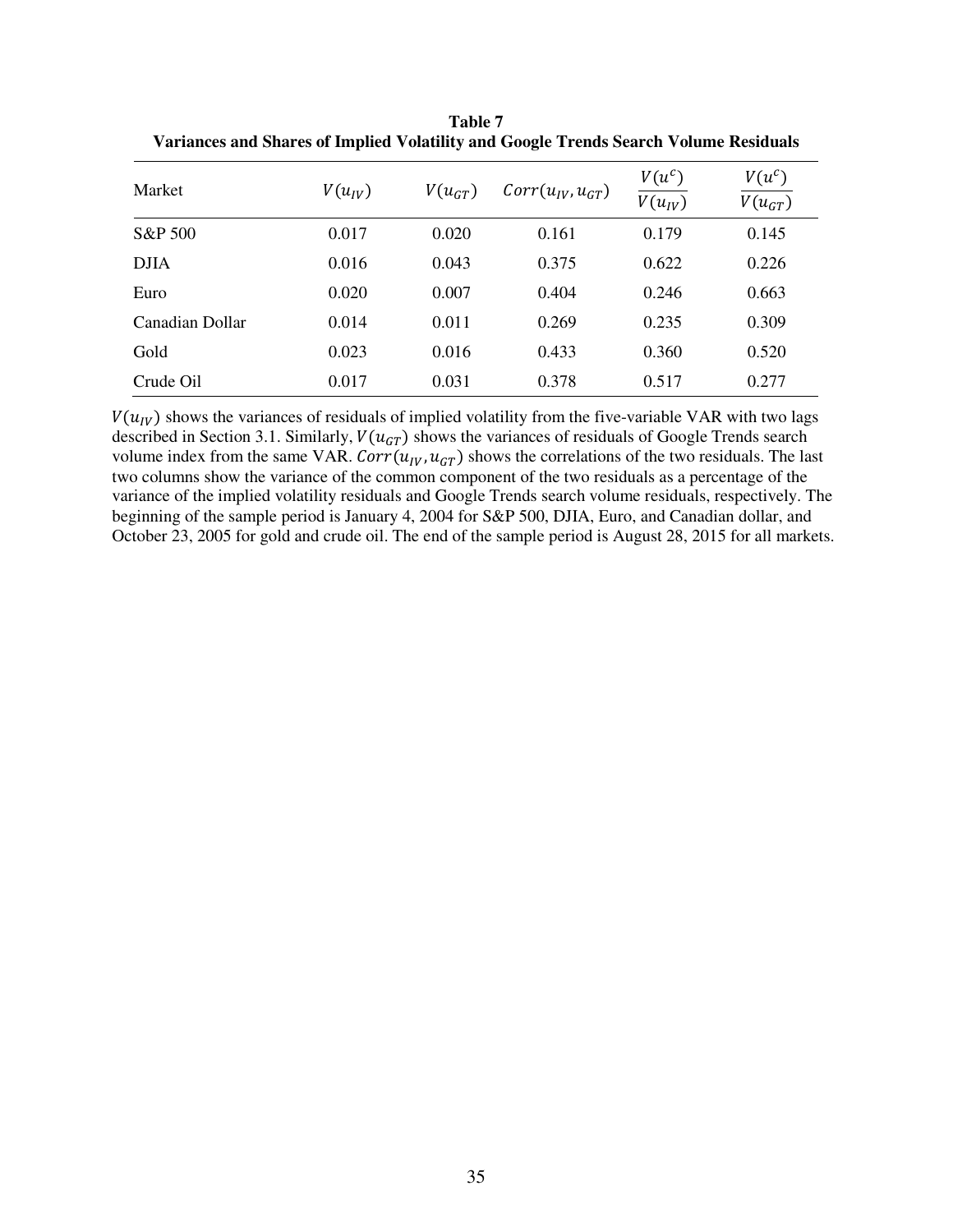| Market          | $R^2(u^c)$                                | $R^2(u_{IV}^i)$ | $R^2(u_{GT}^i)$ |
|-----------------|-------------------------------------------|-----------------|-----------------|
|                 | Panel A: Without Additional Predictors    |                 |                 |
| S&P 500         | 0.188                                     | 0.200           | 0.008           |
| <b>DJIA</b>     | 0.232                                     | 0.176           | 0.005           |
| Euro            | 0.088                                     | 0.107           | 0.008           |
| Canadian Dollar | 0.090                                     | 0.109           | 0.003           |
| Gold            | 0.167                                     | 0.098           | 0.023           |
| Crude Oil       | 0.109                                     | 0.048           | 0.023           |
|                 | Panel B: With Three Additional Predictors |                 |                 |
| S&P 500         | 0.717                                     | 0.727           | 0.702           |
| <b>DJIA</b>     | 0.697                                     | 0.702           | 0.681           |
| Euro            | 0.755                                     | 0.788           | 0.745           |
| Canadian Dollar | 0.830                                     | 0.841           | 0.812           |
| Gold            | 0.679                                     | 0.689           | 0.658           |
| Crude Oil       | 0.839                                     | 0.831           | 0.826           |

**Table 8 Fit of the Predictive Regressions Using Unobserved Components** 

Panel A shows the fit, measured by  $R^2$ , for three predictive regressions of realized volatility using each of the three unobserved components  $u^c$ ,  $u^i_{IV}$ , and  $u^i_{GT}$  defined in Section 3.3. Two lags of each component are used in these regressions. Panel B shows the fit of the three predictive regressions that additionally include two lags of realized volatility, returns, and log of trading volume. See equation (11) for the specification. The beginning of the sample period is January 4, 2004 for S&P 500, DJIA, Euro, and Canadian dollar, and October 23, 2005 for gold and crude oil. The end of the sample period is August 28, 2015 for all markets.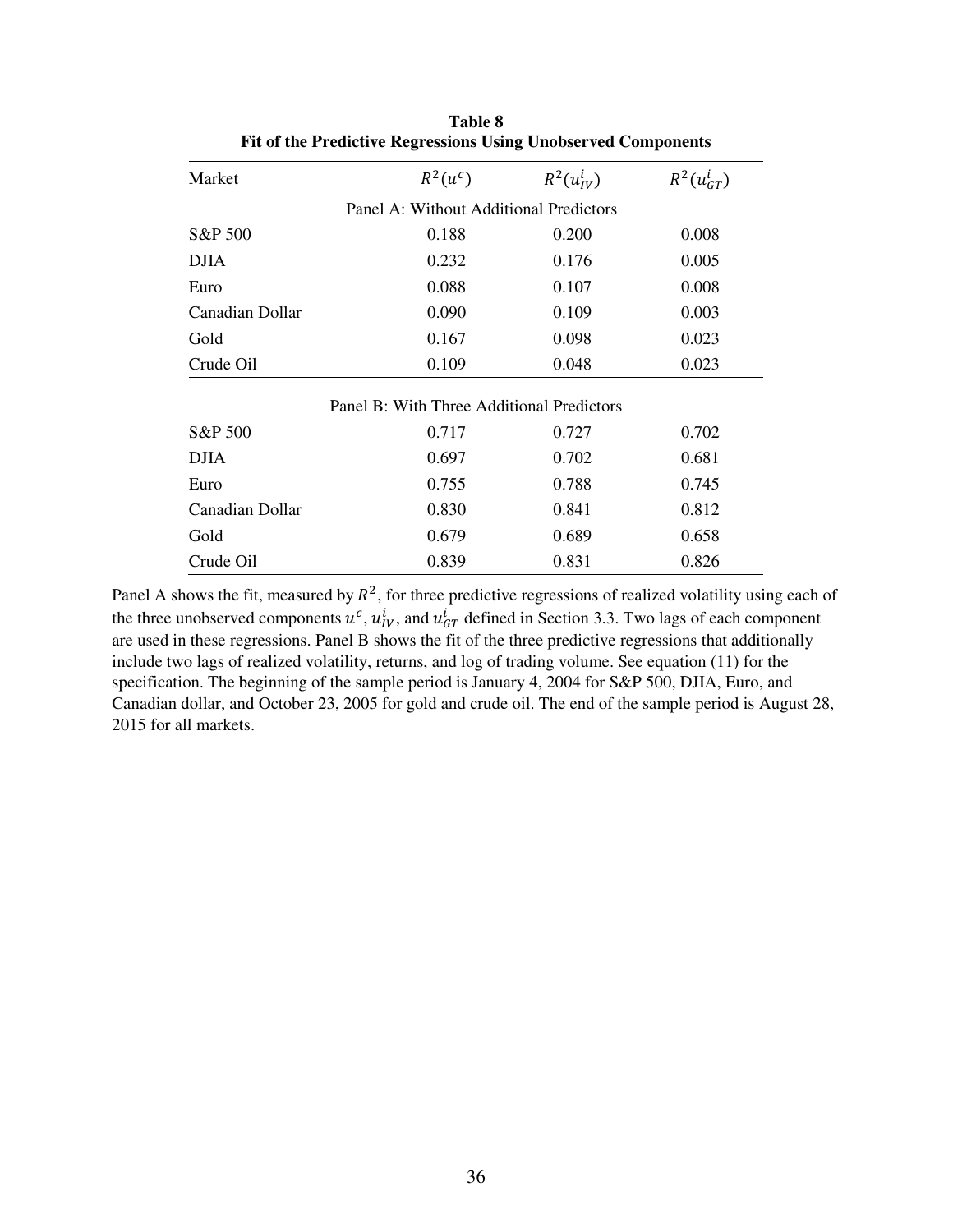

**Figure 1 Google Search Volume, Realized Volatility, and Implied Volatility for DJIA, Euro, and Crude Oil** 

The top panels show the Google Trends search volume index for 'dow', 'euro' and 'oil' search terms in the U.S. region in the Finance category in the Investing, Currencies & Foreign Exchange, and Commodities & Futures Trading sub-categories, respectively. The bottom panels show realized and implied volatility. All variables are log-transformed. The sample period is from January 4, 2004 to August 28, 2015 for all markets. Data for implied volatility of crude oil futures options is available since October 28, 2005.